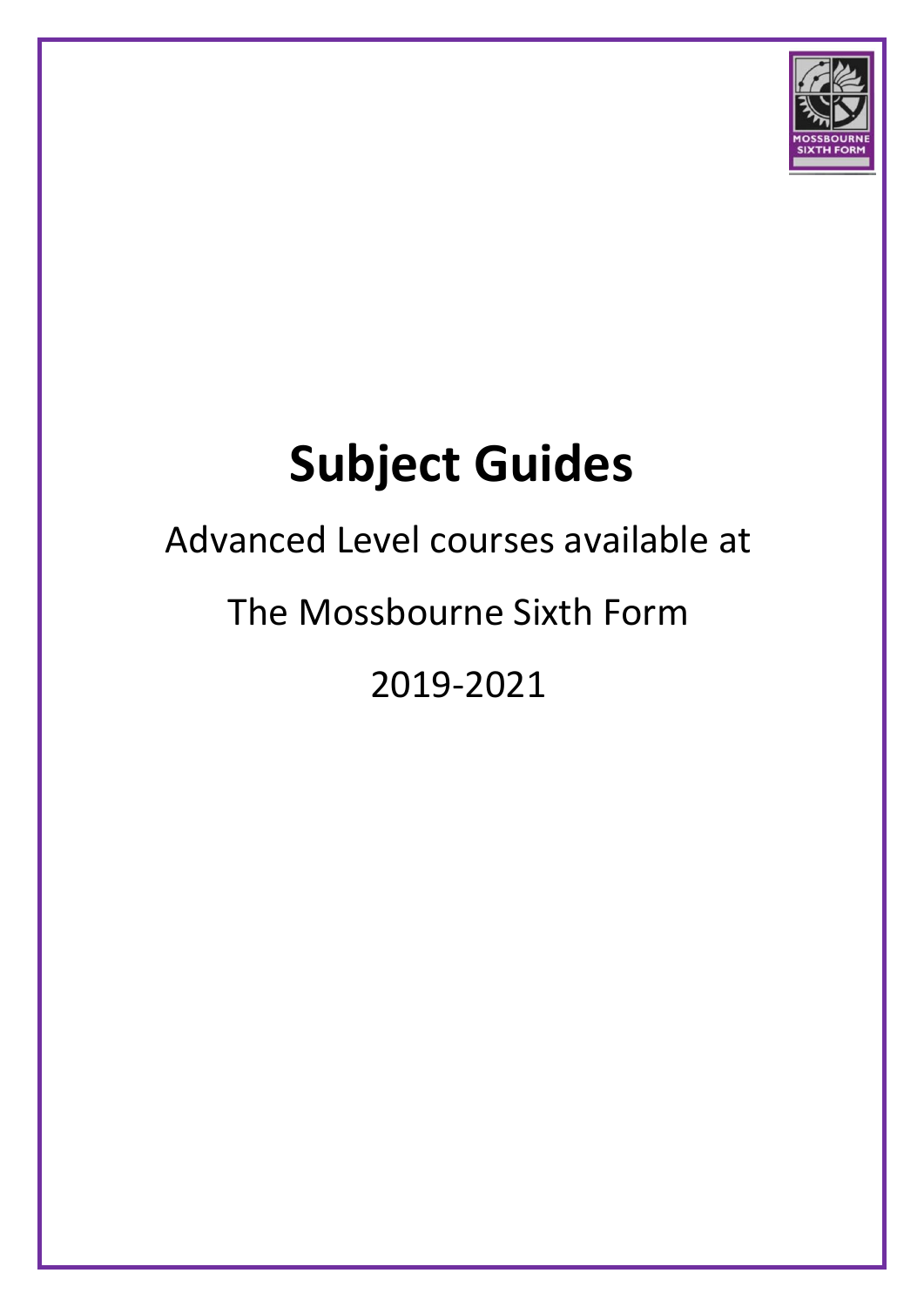### **Mossbourne Sixth Form Study Programme: Subject List**

Most student at Mossbourne will choose **three** A level subject from those listed below. A fourth subject could be considered at the discretion of the Head of Sixth Form. The Extended Project Qualification (EPQ) will continue to be offered as an additional qualification for pupils (pupils apply for this once they have enrolled in Year 12). Applicants will have gained a **minimum of seven grades 9-4** including English and Maths, however, **individual subjects in this guide have specific minimum entry criteria.** Please see the website for full enrolment details.

| A Level Subject                |
|--------------------------------|
| <b>Art and Design</b>          |
| <b>Biology</b>                 |
| <b>Business Studies</b>        |
| Chemistry                      |
| <b>Classical Civilisations</b> |
| <b>Computer Science</b>        |
| Drama and Theatre Studies      |
| Economics                      |
| English Literature             |
| <b>Further Mathematics</b>     |
| French                         |
| Geography                      |

| A Level Subject     |
|---------------------|
| History             |
| Latin               |
| <b>Mathematics</b>  |
| Music               |
| Philosophy & Ethics |
| <b>Physics</b>      |
| Product Design      |
| Psychology          |
| Sociology           |
| Spanish             |
| <b>Textiles</b>     |
|                     |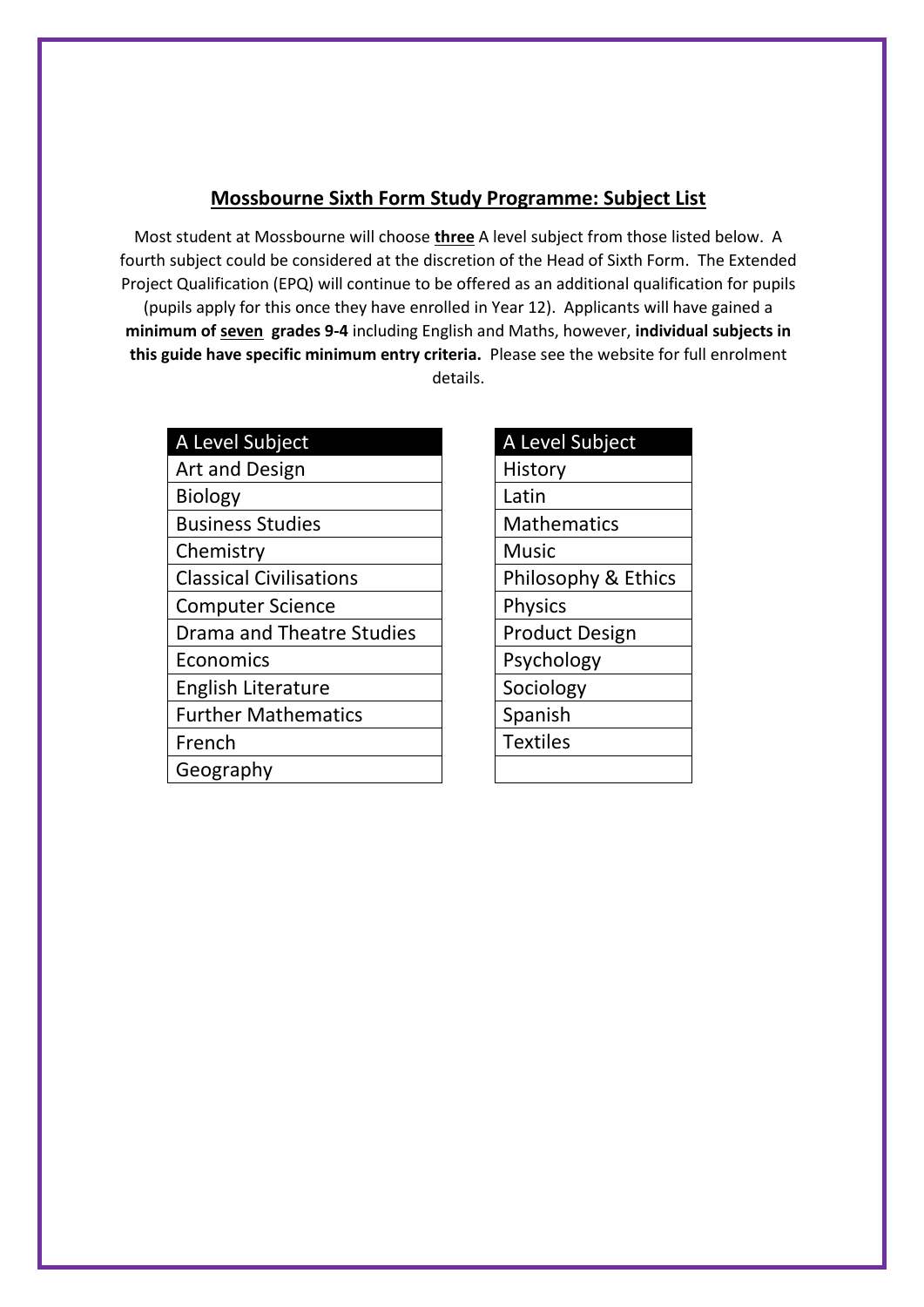### **Art and Design: Fine Art**

### **Introduction**

This exciting and creative two-year course will introduce and extend pupils' technical skills while

encouraging individuality and self-expression. It offers a stimulating course of study both for pupils wishing to continue with Art as a career and those who understand the importance of developing their creative, problem solving and observational skills, as well as gaining confidence and experience in investigative and analytical thinking. The course will include instruction in the use of a wide range of media including;

- Painting in watercolour, gouache, oil and acrylic
- Drawing and recording for different purposes
- Printmaking including Dry point etching, lino and screen printing
- New Media including Photography, video and Photoshop
- 3 Dimensional media and sculpture including ceramics and casting techniques

Observational drawing is central to this course and supported by regular compulsory extra-curricular Life Drawing classes with experienced, professional models.

Throughout this journey, pupils are guided in developing individual styles and approaches by working from titles they have chosen to create a truly personal body of work. Workshops, talks and masterclasses are integral to the course as well as trips to galleries and museums. Pupils are expected to undertake their own independent research visits to enhance the quality of their work and establish the context and content of their ideas.

### **A Level Course outline**

This award is a two-year A Level qualification

### **COMPONENT 1. Personal Investigation:**

Practical work developed from pupils' chosen starting points: Assessment: Personal Study, 72 marks Extended Essay, (3ooo words), 18 marks 90 marks: 60% of total A Level grade

### **COMPONENT 2. Externally Set Assignment:**

Practical work developed from an externally set theme. Assessment: Final piece produced in 15 hours sustained focus period of controlled assessment 72 marks; 40% of total A Level grade

Both components are internally marked and externally moderated.

### **Career Progression**

Universities and employers recognise A Level Art and Design as a rigorous course that fosters independent thinking, develops decision making and analytical thinking skills and enhances visual literacy; all key attributes for success in Further Education. A Level Art and Design enables you progress to an Art Foundation Course or a practical apprenticeship, as well as directly onto a BA Art or Art History course. This will lead to a broad range of exciting and creative specialisms such as architecture, animation, graphic design, printmaking, sculpture, product design, engineering design, interior design, textiles, fashion, theatre design, transport, graphic, product and environmental design, photography, typography, computer graphics, illustration or art gallery-related work, such as curating, conservation or teaching.

### **Complementary Subjects**

Art is a versatile subject and complements many other subjects ranging from the Arts, Languages, Maths and Sciences or Humanities.

### **Minimum Entry Requrements**

Grade 6 or above at GCSE in Art and Design **and** a relevant portfolio of work.

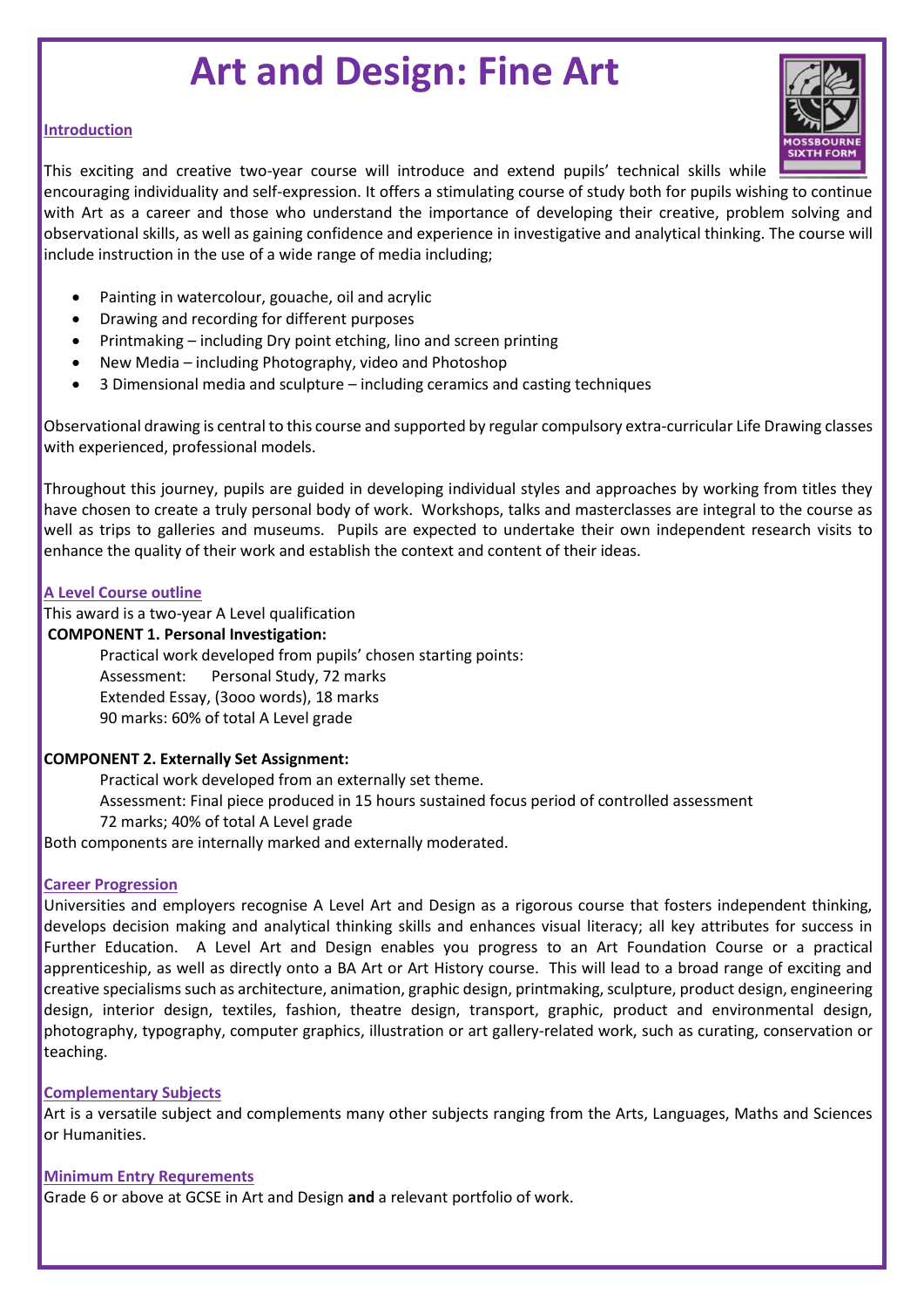### **Biology**

### **Introduction**

This course builds on the knowledge and understanding of GCSE Biology. During the course you will need to demonstrate good communication, research and data handling skills and knowledge. The A Level Biology course covers aspects of human biology, environmental science, botany and molecular biology.

This course will appeal to pupils who:

- Have an interest in the study of living organisms
- Enjoy carrying out investigations in the laboratory or as fieldwork
- Are interested in the developments of 'new' biology topics, such as genetic engineering and their impact on society

### **A Level Course Outline**

### **Year 1**

- 1. Biological molecules
- 2. Cells
- 3. Organisms exchange substances with their environment
- 4. Genetic information, variation and relationships between organisms

### **Year 2**

- 5. Energy transfers in and between organisms
- 6. Organisms respond to changes in their internal and external environment
- 7. Genetics, populations, evolution, and ecosystems
- 8. The control of gene expression

### **Assessment (AQA)**

**Paper 1:** Written exam, 2 hours. Assesses any content from topics  $1 - 4$ , including relevant practical skills. **Paper 2:** Written exam, 2 hours. Assesses any content from topics 5 – 8, including relevant practical skills.

**Paper 3:** Written exam, 2 hours. Assesses any content from topics 1 – 8. This paper includes 15 marks that require critical analysis of data and one 25 mark essay question from a choice of two titles.

A Level exams will cover content from Year 1 and Year 2. You will also carry out practical activities throughout your course. There are twelve required practicals: six in Year 1 and six in Year 2.

### **Career Progression**

Biology leads on to a wide range of courses and careers. You could go on to use Biology to support other qualifications or progress onto further studies or employment. These could be:

- A degree course in, for example, Biology, Environmental Science, Medicine, Nursing, Dentistry, Psychology and Pharmacy.
- A national accreditation in Biological Science, or a related programme.
- Employment in one of many related areas, such as Pharmacy, Biotechnology, Catering or Land Management.

#### **Complementary Subjects**

Chemistry, Physics, Psychology and Maths

- Grade 7 in GCSE Biology, Grade 6 in Chemistry **or**
- Grade 77 in GCSE Combined Science **and**
- Grade 6 in GCSE Mathematics
- Grade 6 in English Language

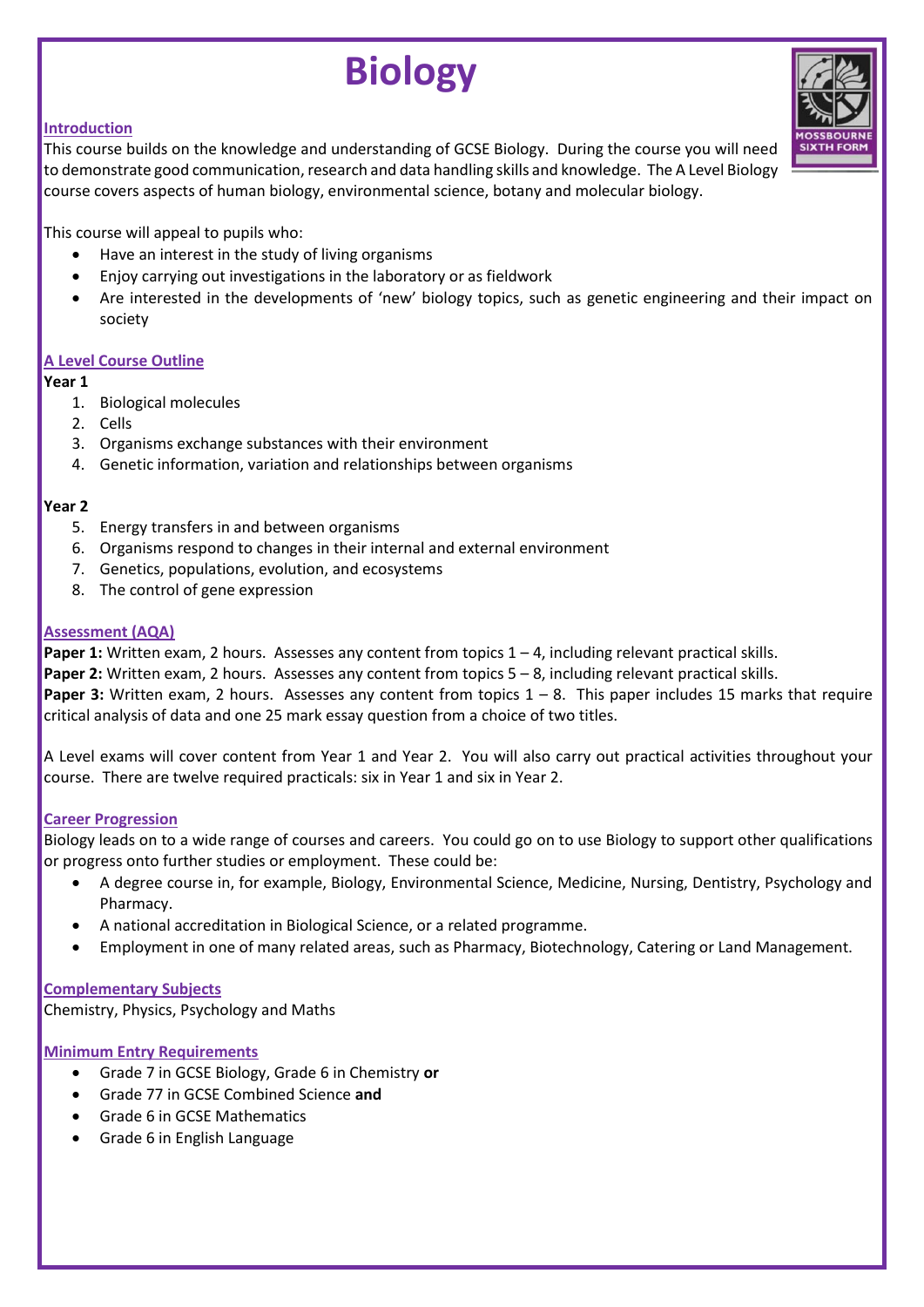### **Business Studies**

### **Introduction**

A Level Business Studies encourages the practical application of business concepts. The course promotes active rather than passive understanding. You do not need to have studied Business Studies at GCSE to undertake studying this subject at A Level.



### **A Level Course Online**

**Year 1:** This course investigates business in a variety of contexts (e.g. large/small, UK focused/global, service/manufacturing) and considers:

- The importance of the context of business in relation to decision making
- The interrelated nature of business activities and how they affect competitiveness
- The influences on functional decisions and plans including ethical and environmental issues
- How technology is changing the way decisions are made and how businesses operate and compete
- Use of non-quantitative and quantitative data in decision making

**Year 2:** Year 2 units build on Year 1 units by considering more complex business scenarios and focusing on strategy, as opposed to tactics. For example:

- The impact of technology on strategic decision making
- The influences of Corporate Social Responsibility, ethical and environmental issues on strategic decisions
- The difficulties in forecasting future trends
- The importance of assessing feasibility and risk when making strategic decisions
- The impact on stakeholders of strategic decisions and their response to such decisions

### **Assessment**

Final Examinations: Year 2

Paper 1: Business 1 (33.3% A Level) Written exam, 2 hours, 100 marks

**Paper 2:** Business 2 (33.3% A Level) Written exam, 2 hours, 100 marks

**Paper 3:** Business 2 (33.3% A Level) Written exam, 2 hours, 100 marks

### **Career Progression**

The Business Studies A Level course gives pupils an incredibly powerful start to launch themselves on to becoming a business person. All of the key topics for starting and running a business are covered. Armed with this knowledge, maybe you could be giving Richard Branson a run for his money in a few years' time!

### **Complementary Subjects**

History, English, Sociology, Psychology

### **Minimum Entry Requirement**

- Grade 6 in Business Studies
- **OR**
- A Merit or Distinction in BTEC Business First Diploma

### **OR, if not studied**

Grade 6 in a Humanities based subject

#### **AND**

Grade 5 in English Language and Mathematics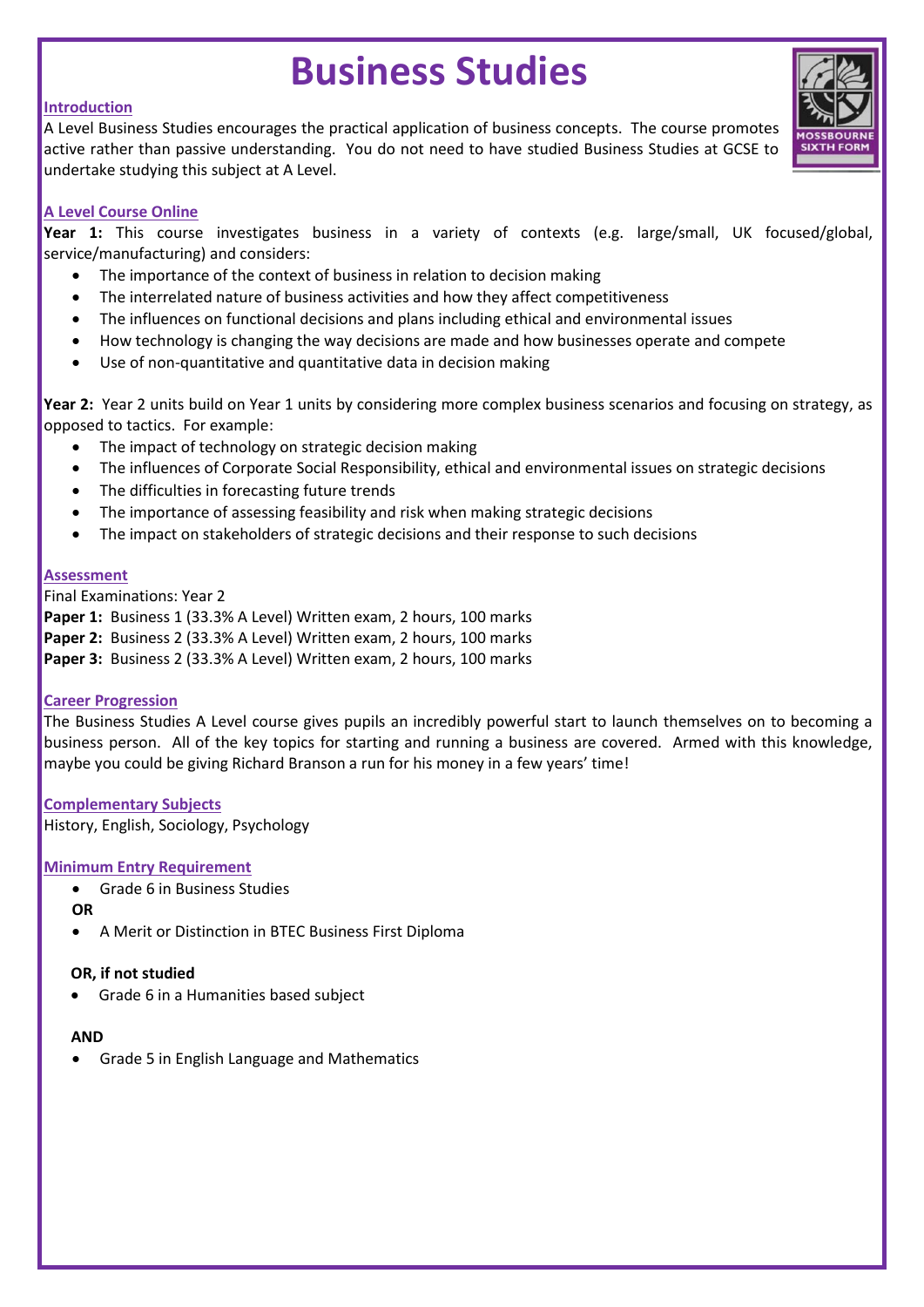### **Chemistry**

### **Introduction**

Everything you see, smell, taste and touch involves chemistry and chemicals. To understand life, and the physical world around us, we need to understand why and how chemical reactions take place.

Throughout this course you will study many different aspects of chemistry, from climate change and pharmaceuticals, to entropy and atomic structure.

This course will appeal to pupils who:

- Have an interest in, and enjoyment of, chemistry
- Enjoy carrying out practical investigations involving imaginative, logical and critical thinking skills
- Wish to study medical or veterinary degrees
- Want to use chemistry to support other qualifications or progress to further studies requiring an understanding of chemistry

### **A Level Course Outline (Edexcel)**

**Year 1:** In the first year, pupils have the opportunity to study atomic structure and calculate chemical quantities and enthalpy changes. Organic chemistry is introduced with pupils studying alkanes and alkenes and analytical techniques.

**Year 2:** In the second year, pupils will cover advanced topics in chemical kinetics, energetics and organic chemistry focusing on arenes and organic nitrogen compounds. Year 13 pupils will also study of electrode potentials, transition metal chemistry, oxidation states and the use of redox half equations.

### **Assessment**

**Paper 1:** Advanced Inorganic and Physical Chemistry – 1hr 45mins, 90 marks Paper 2: Advanced Organic and Physical Chemistry - 1hr 45mins, 90 marks **Paper 3:** General and Practical Principles in Chemistry – 2hrs 30mins, 120 marks

### **Career Progression**

At the end of the course, pupils can:

- Follow a degree course in Chemistry, Environmental Science, Medicine, Pharmacy or Biochemistry. These are only a small selection of courses with direct links; the UCAS handbooks will give you further guidance.
- Follow a Higher National qualification in Applied Chemistry and related programmes, such as Sport Studies, Beauty Therapy, Applied Biology, Engineering, Agriculture, Animal Management, Countryside Management, Environmental Science, Equine Management or Horticulture
- Become employed in the area of pharmacy and biotechnology as possible examples

**Complementary Subjects** Biology, Mathematics, Physics

- Grade 7 in GCSE Chemistry Triple Science **or**
- Grade 77 in GCSE Combined Science **and**
- Grade 6 in Mathematics

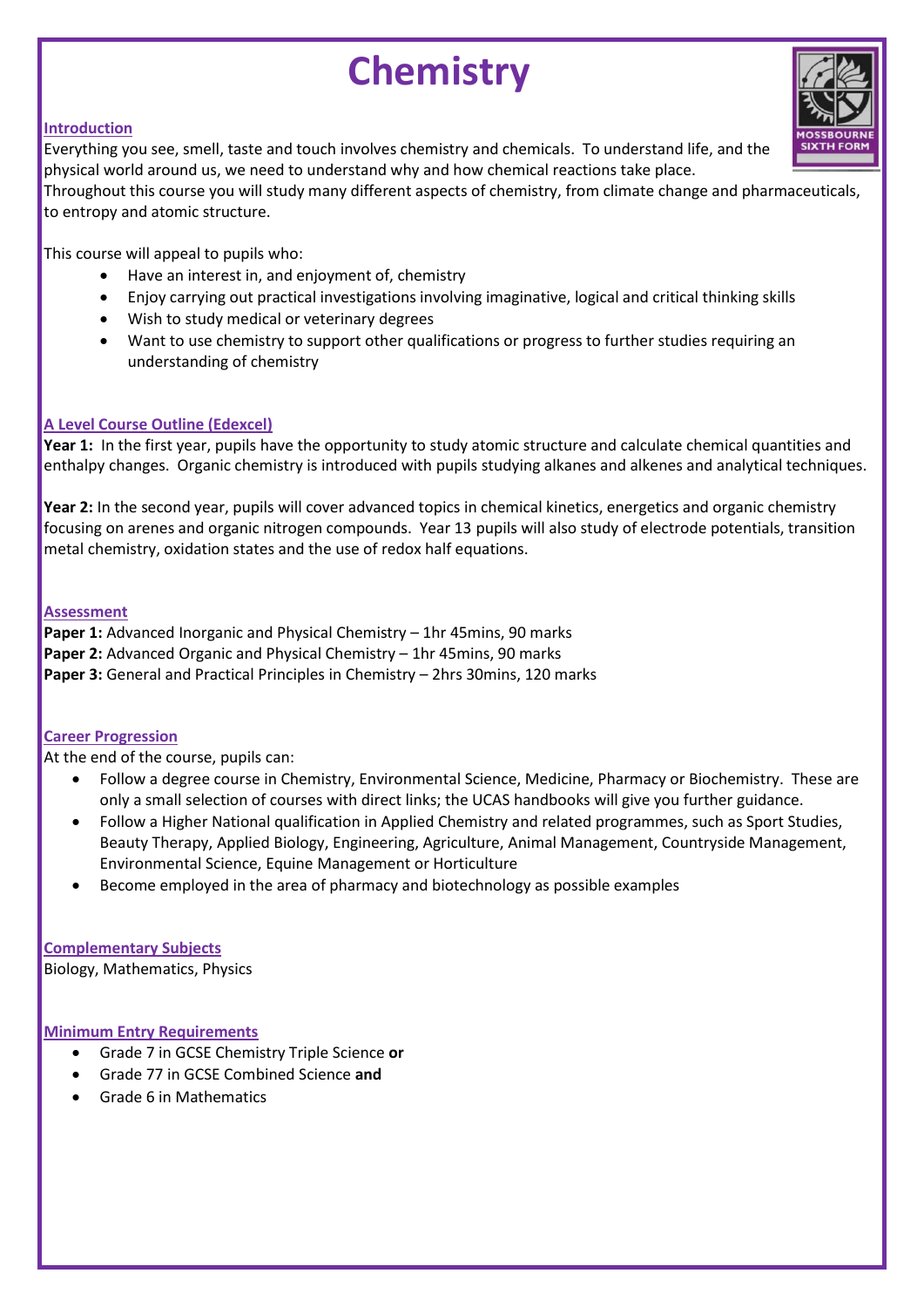### **Classical Civilisations**



### **Introduction**

Classical Civilisation will appeal to candidates who are interested in the literature, culture, history, art, religion and mythology of the ancient Greek and Roman worlds. Pupils who wish to take up this course need not have studied any Classical subject, such as Latin, Greek, or Classical Civilisation previously, but candidates should primarily enjoy reading, and should be able to analyse texts, sources and works of art and to write extended pieces about these using primary evidence.

### **A Level Course Outline**

### **Year 1:**

**The World of the Hero:** Pupils study one of Homer's epics, either the Iliad, the infamous tale of the Trojan War, or the Odyssey, Homer's account of the Greek hero, Odysseus. From the text we learn to understand the values and beliefs as well as the cultures and traditions of the ancient Greek Society.

**Greek Theatre:** The drama produced in the ancient Greek theatre forms some of the most powerful literature of the ancient world, and has had a profound and wide-reaching influence on modern culture. To fully understand this cultural phenomenon, we study not only the plays but the context in which they were developed. This component involves study of the physical theatre space used by the Greeks to stage their dramas; depictions of this in the visual/material record; and an in–depth study of three plays, all of which have proven to be enduring favourites for over 2400 years.

**Year 2:** Builds upon and extends your knowledge of **The World of the Hero** and **Greek Theatre**, as well as introducing an additional module investigating **ancient beliefs and ideas.**

**Love and Relationships:** Learners recognise and relate to the passions, frustrations and delights of love in the ancient world. The ethical questions raised by these ideas continue to be wrestled over by successive generations and this unit will generate interesting and important discussions about love, desire, sex, sexuality and the institution of marriage.

### **Assessment**

All exams feature shorter, knowledge-based questions and longer, essay questions. A Level exams will cover content from Year 1 and Year 2.

**Paper 1:** The World of the Hero (H408/11) 40% of assessment **Paper 2:** Greek Theatre (H408/22) 30% of assessment **Paper 3:** Love and Relationships (H408/32) 30% of assessment

#### **Career Progression**

Advanced Level Classical Civilisation is desirable for a degree in Classics where the candidate has little or no knowledge of Latin or Greek, and is a great asset when applying to study for degrees in Art, Architecture, Drama, English, History, Music, Philosophy, Psychology and Law. Classics graduates move on the challenging and interesting careers in many fields, including law, MI6, archaeology, research and academia, teaching, acting and the Foreign Service.

### **Complementary Subjects**

Classical Civilisation is an excellent subject to complement English Literature, History, Philosophy and Ethics, Psychology, Drama, Art as well as Latin. It is often enjoyed by pupils who study other humanities subjects.

- Grade 5 in either English Language or Literature **and**
- Grade 5 in an essay-based GCSE, such as History or RS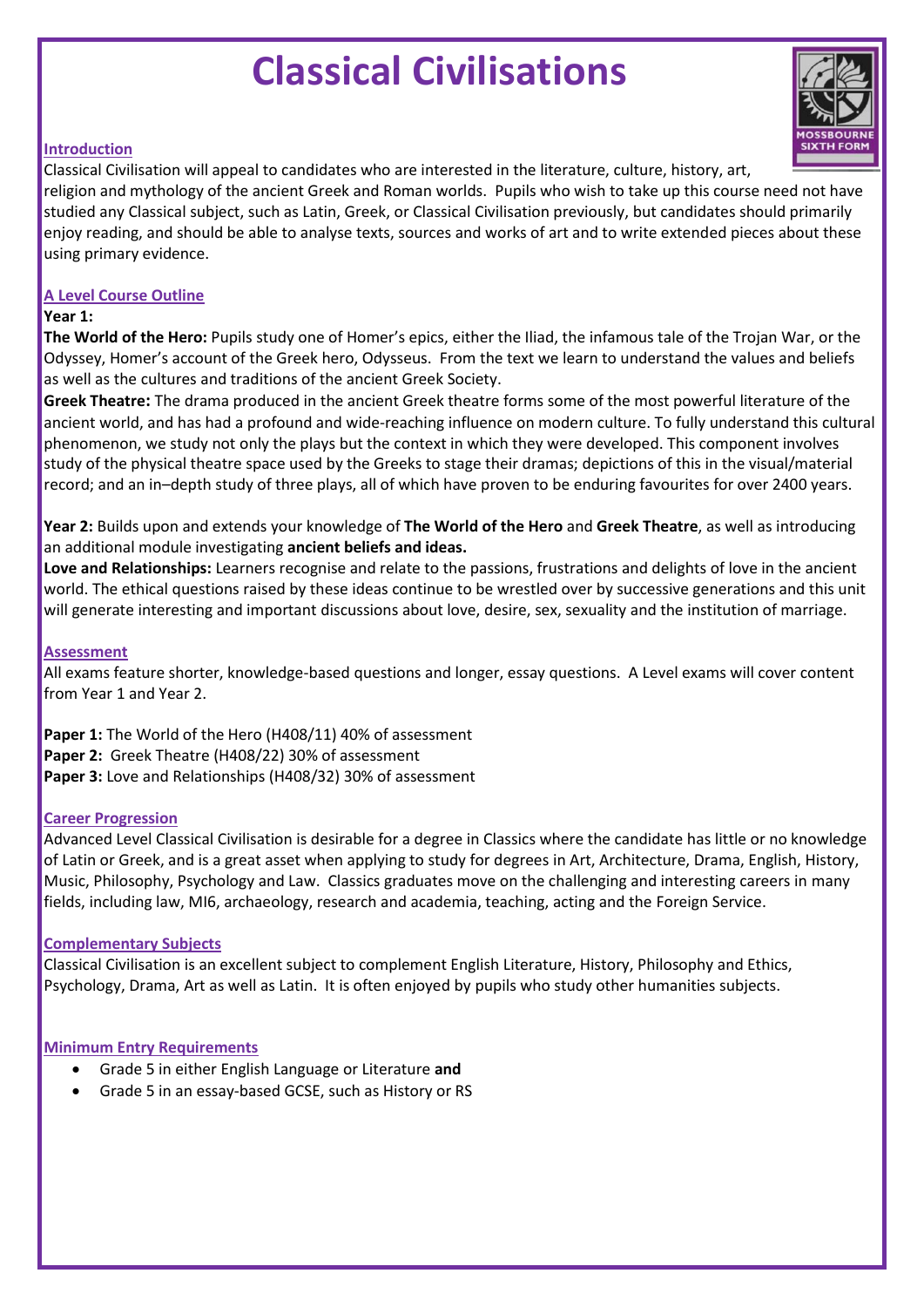### **Computer Science**



#### **Introduction**

Computing is of enormous importance to the economy, and the role of Computer Science as a discipline in itself and as an underpinning subject across science, engineering, medicine and research has become key. Computer technology continues to advance rapidly and the way that technology is consumed has been changing at a fast pace over recent years. The growth in the use of mobile devices and web-related technologies has exploded, resulting in new challenges for employers and employees. Businesses today require an ever-increasing number of technologically-aware individuals.

The challenge for pupils is to respond to this ever-changing world by developing knowledge and skills - the great thing is, because the technology moves as fast as you can study it, there is always going to be new and interesting things to learn.

Pupils of this course will study a number of topics that will enable them to deepen their understanding of the theory behind computer science. Pupils taking up this subject need to have a real passion for computers and be keen to learn various programming languages. Students will also get practical hands on experience of software development, such as programming in languages such as Python, and implementing databases and websites.

### **A Level Course Outline**

| Fundamentals of computer organisation and architecture | Fundamentals of programming                           |
|--------------------------------------------------------|-------------------------------------------------------|
| Consequences of uses of computing                      | Fundamentals of data structures                       |
| Fundamentals of communication and networking           | Fundamentals of algorithms                            |
| Fundamentals of databases                              | Theory of computation                                 |
| <b>Big Data</b>                                        | Fundamentals of data representation                   |
| Fundamentals of functional programming                 | Fundamentals of computer systems                      |
| Systematic approach to problem solving                 | Non-exam assessment - the computing practical project |

#### **Assessment**

**Paper 1:** (40%) Written paper, 2hrs 30mins exam

**Paper 2:** (40%) Written paper, 2hrs 30mins exam

Candidates will be required to answer compulsory short-answer and extended-answer questions.

**Non-exam Assessment:** (20%) Practical Project

The non-exam assessment assesses your ability to use the knowledge and skills gained through the course to solve or investigate a practical problem.

### **Career Progression**

Opportunities in technology are huge and ever growing. Some examples are listed below;

| Computer games                       | Mobile Apps development   |
|--------------------------------------|---------------------------|
| <b>Traditional applications</b><br>٠ | Computer engineering      |
| Web-enabled applications<br>٠        | <b>Robotics</b>           |
| Data Analytics                       | Artificial Intelligence   |
| <b>Business Analysis</b>             | <b>Project Management</b> |

Pupils also have opportunities within all industry sectors to apply their computer science knowledge.

#### **Complementary Subjects**

Computing sits next to Maths and other Science based subjects very well as you will need to be a logical thinker.

- Grade 7 in Computer Science (if studied) **and/or**
- Grade 7 in GCSE Maths
- Grade 6 in English Language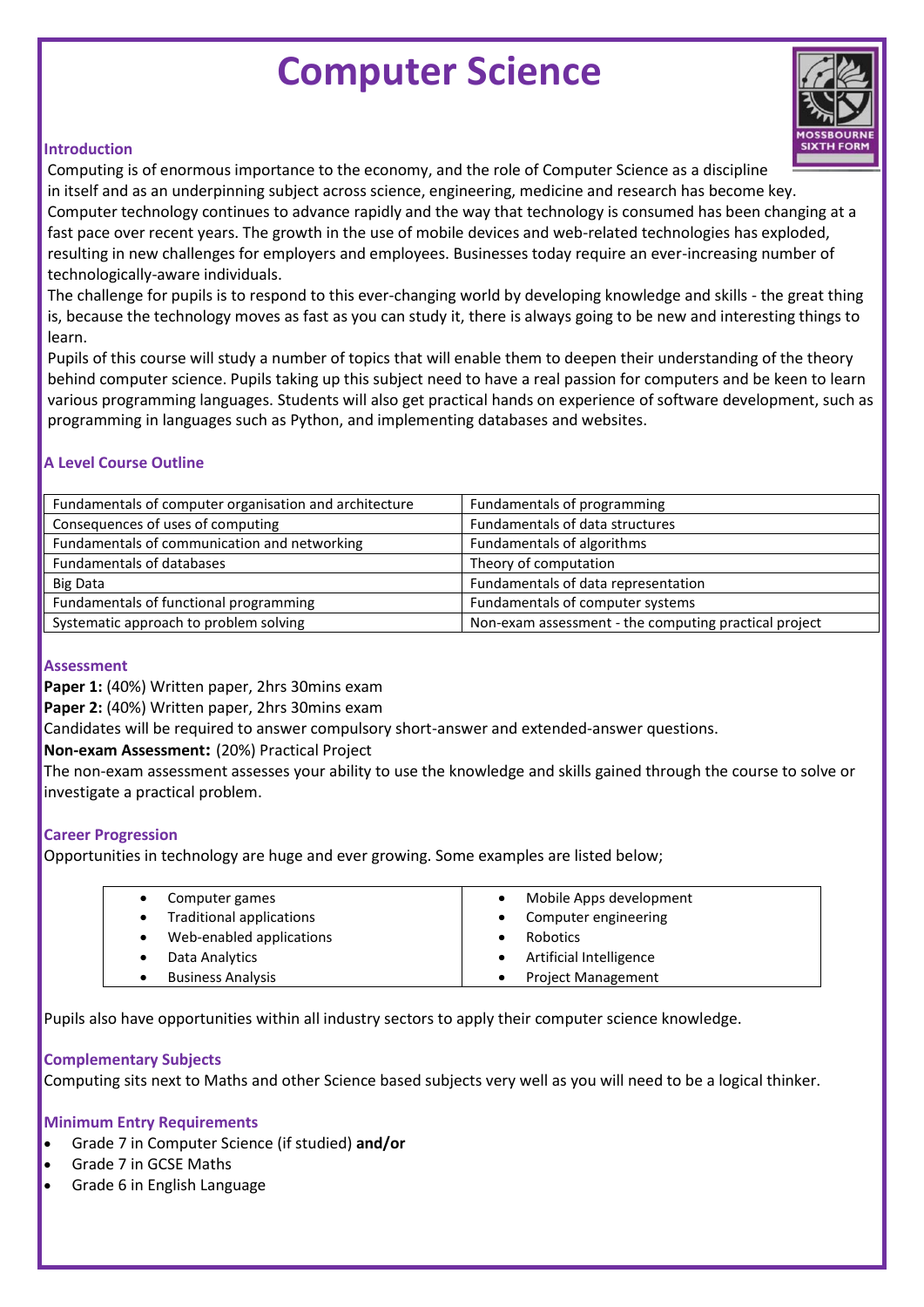### **Drama and Theatre**



### **Introduction**

Is Drama for me?

**Yes!** If you want to enrich your Sixth Form experience with a challenging course that is both creative and highly academic

**Yes!** If you enjoy practical work, discussion, creating and performing

**Yes!** If you want to develop skills desired by employers, such as strong communication skills, creative thinking and problem solving

**Yes!** If you love Drama and want to deepen your knowledge of the subject

**Yes!** If you are self-motivated and prepared to explore the world of theatre outside the classroom as well as within

Characteristics you will need include:

- Strong practical skills directing, performing, creating
- Good written and theoretical skills analysing, reflecting, evaluating, essay writing and critical thinking
- Commitment, enthusiasm, creativity and a willingness to take risks

### **A Level Course Outline**

**Component 1**: **Devising** – Pupils develop and perform their own work. Supporting written portfolio accompanies practical assessment (40%).

**Component 2: Text in Performance** – Group performance of an extract from a published play and a monologue/duologue from a published play (20%).

**Component 3: Theatre Makers in Practice** – Written examination focusing on the practical exploration of a play text, a director's interpretation of a second play text, and the evaluation of a live theatre performance (40%).

### **Assessment (Edexcel)**

**Component 1:** Practical assessment 10% and written portfolio worth 30% (both internally assessed/externally moderated)

**Component 2:** Practical assessment worth 20% (externally assessed by visiting examiner) Candidates will be required to answer compulsory short-answer and extended-answer questions. **Component 3:** Written examination worth 40% (2hrs 30mins externally assessed)

### **Career Progression**

An A Level in Drama and Theatre Studies will open many doors whether you continue on to University or the world of work. Degrees that would benefit from the subject are: Drama, Acting, English, Law, Media Studies, Film Studies, Psychology, Philosophy, History, Politics, Broadcasting, Social and Cultural Studies, Education, Journalism and others. Universities and employers will see you as a confident, creative and resourceful candidate. A Level Drama and Theatre Studies demonstrates your ability to time manage, work practically, be creative and perform under pressure.

### **Complementary Subjects**

This course complements a wide range of other subjects such as English, Sociology, Music, History, Psychology, Art, Media or any other subject that requires you to think, write and work creatively, use analysis and work practically.

### **Minimum Entry Requirements**

Grade 6 in GCSE Drama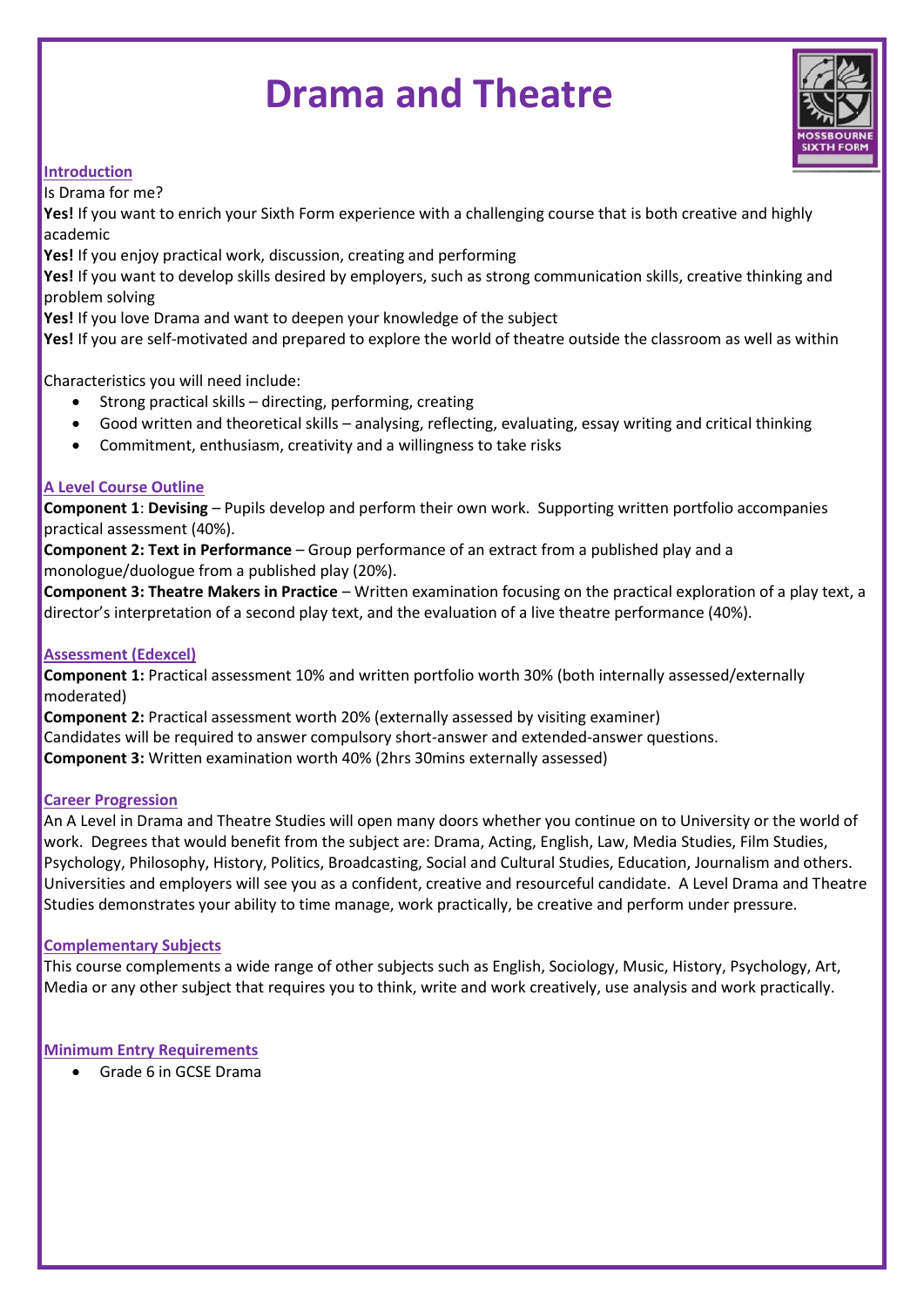### **Economics**



### **Introduction**

Alfred Marshall famously commented. *"Economics is the study of mankind in the ordinary business of* 

*life".* Economics aims to explain how economies work and how economic agents interact. Studying Economics A Level allows pupils to develop a critical understanding of current economic issues and institutions that effect societies today. The study of Economics requires pupils to have a genuine interest in current affairs.

### **A Level Course Outline**

### **Year 1:**

**Markets and Market Failure:** This unit looks at basic micro-economics such as supply and demand, the operation of the price mechanism and the causes and corrections of market failure.

**The National Economy:** This unit introduces pupils to macro-economics including how the UK Government can tackle inflation and unemployment, taxation and spending decisions, and how Britain can become more competitive in a global economy.

### **Year 2:**

**Business Economics and the Distribution of Income:** This unit builds on Unit 1 and looks at the labour market and the factors, which influence relative wage rates, poverty and the distribution and inequalities of income and wealth. **The National and International Economy:** This unit builds on Unit 2 and examines how the Government manages the national and international economy. Pupils examine issues in a global context, such as the impact of China's recent industrial development on the UK economy.

**Economic principles and issues:** This unit looks at the difference between short-run and long-run growth. The unit explores the concept of the economic cycle and the use of a range of economic indicators, such as real GDP, the rate of inflation, unemployment and investment, to identify the various phases of the economic cycle.

### **Assessment (AQA)**

**Paper 1:** Markets and market failure (33.3% of A2) written examination, 2 hours **Paper 2:** National and international economy (33.3% of A2) written examination, 2 hours **Paper 3:** Economic principles and issues (33.3% of A2) written examination, 2 hours

### **Career Progression**

A Level Economics is highly regarded by Universities and industry. There are many Business and Economics related degrees that would be a natural progression from this A Level, but it is also an asset for other degrees, such as Law, Accountancy and any of the Social Sciences.

### **Complementary Subjects**

The diverse nature of Economics means that it complements a range of other A Level subjects. Most undergraduate Economics degree courses now require you to have Maths A Level, so there are strong links between Maths and Economics. Economics is, in actual fact, a Social Science, so subjects such as History, Psychology and Sociology are also complementary.

- Grade 7 in Economics or Business **or**
- Grade 7 in a Humanities subject **and**
- Grade 7 in Maths
- Grade 6 in English Language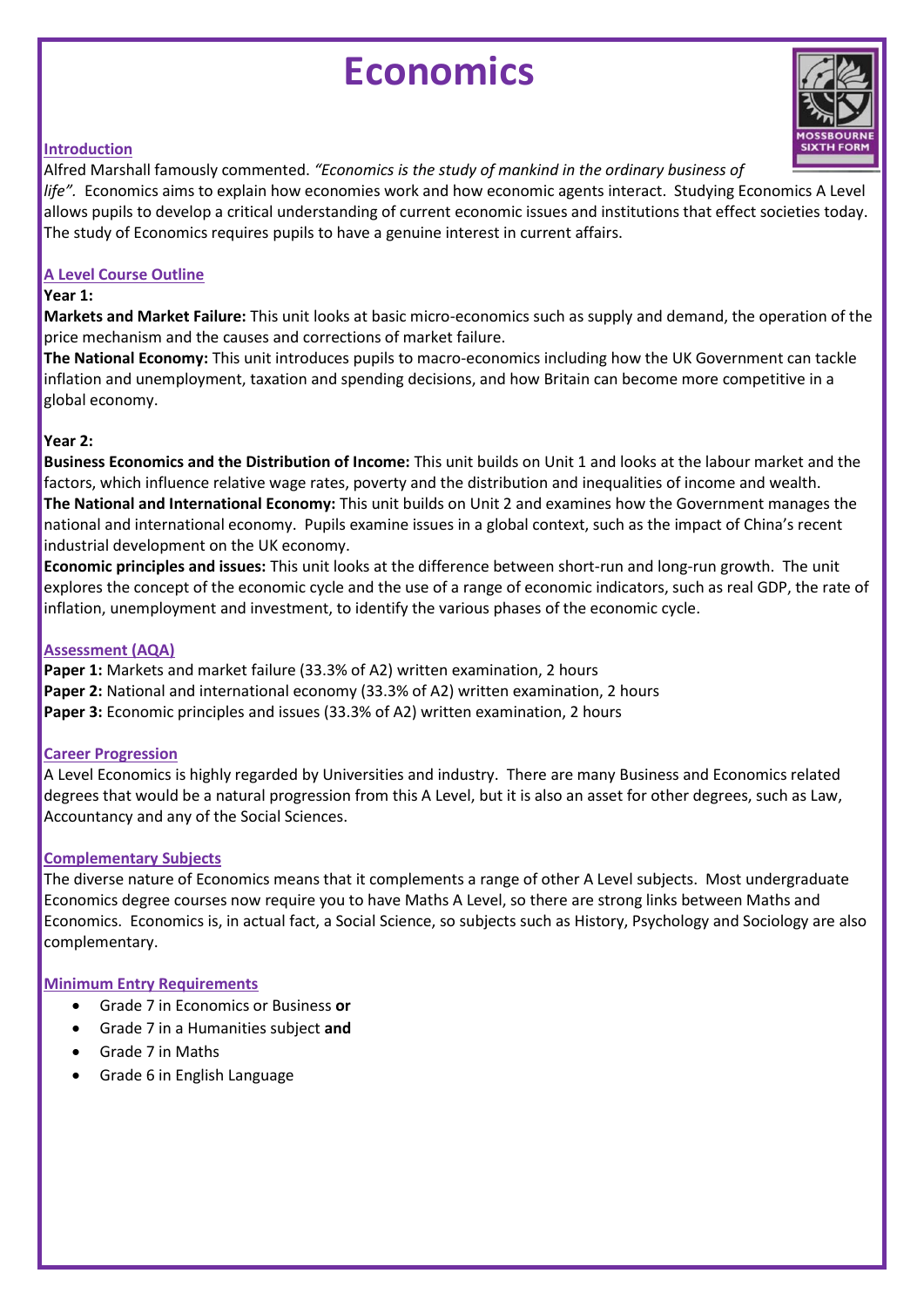### **English Literature**



### **Introduction**

A Level English is suitable for pupils who:

- Are passionate about reading and writing
- Want to develop their understanding of literature from all over the world
- Are interested in developing their critical, analytical faculties
- Are interested in human rights, justice and politics and how authors explore and affect our understandings of these ideas
- Possess empathy, curiosity and enthusiasm!

The qualification builds on the knowledge, understanding and skills that were developed in GCSE Literature and Language.

### **A Level Course Outline**

### **Year 1:**

Pupils study an anthology of contemporary poetry; Mary Shelley's *Frankenstein;* Margaret Atwood's *The Handmaid's Tale* and Tennessee Williams' *A Streetcar Named Desire,* as well as the historical and social contexts and influences of these texts.

### **Year 2:**

Pupils study Shakespeare's *Othello;* the poetry of the metaphysical poets, such as Andrew Marvell and John Donne, and Walker's *The Color Purple*, writing a piece of coursework comparing Walker's text to their own choice; a fantastic opportunity to explore their own interests and authors.

### **Assessment**

The exam board is Edexcel (9ET0) and the assessment is 80% Exam and 20% Coursework

### **Career Progression**

Studying English Literature can lead to a wide range of courses and careers, such as:

- A higher degree in Literature or complementary subject
- Careers in teaching, journalism, academia, publishing, broadcasting, advertising or the law
- Any job that relies on communication

#### **Complementary Subjects**

History, Psychology, Sociology, Philosophy & Ethics, Classical Civilisation

- Grade 6 in English Language GCSE **and**
- Grade 6 in English Literature GCSE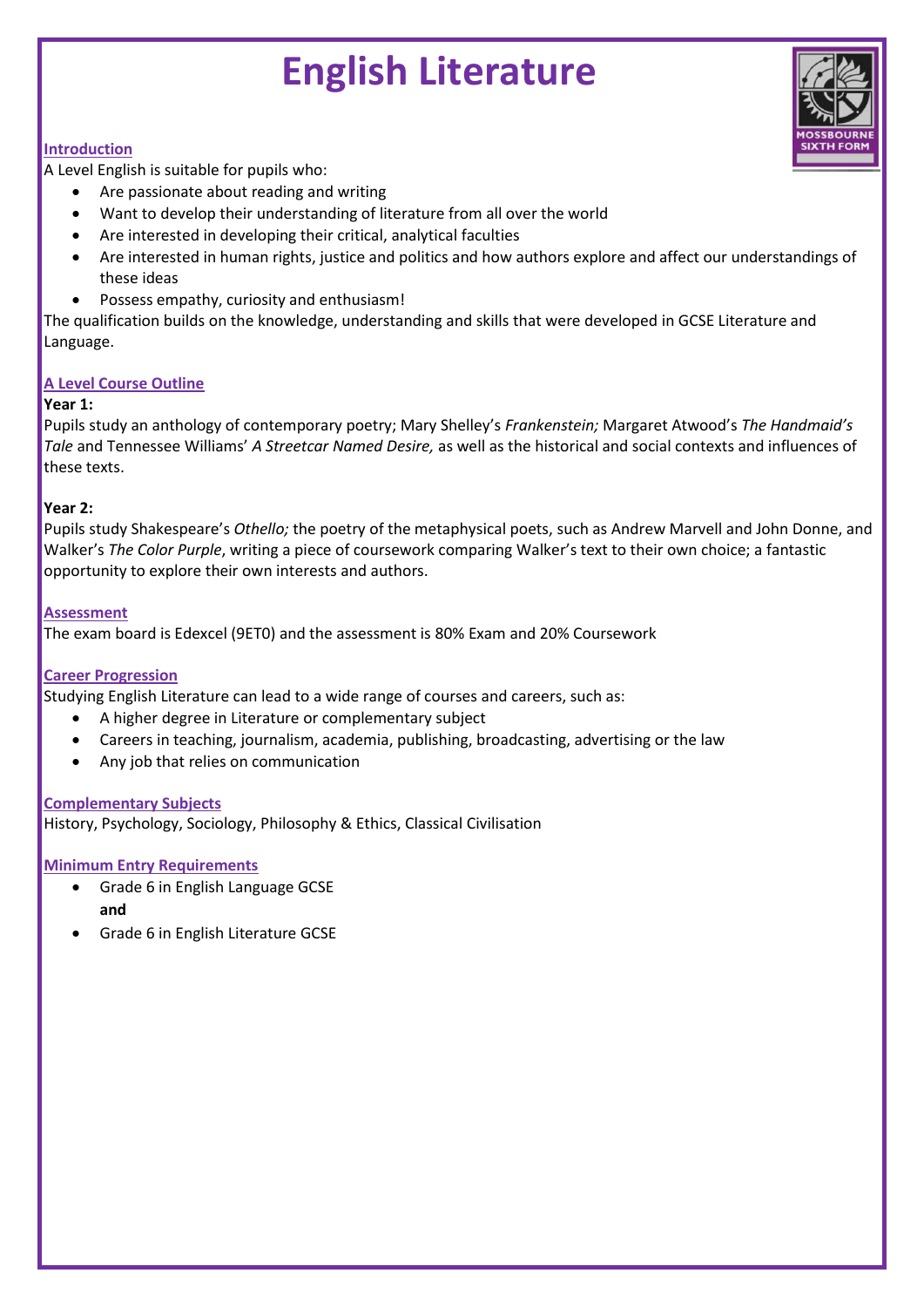### **French**



### **Introduction**

Do you enjoy GCSE French? Do you have a passion for languages? This course will appeal to those who are keen to develop their language skills as well as those who are interested in deepening their understanding of themes relating to the society and culture of French-speaking countries.

The new AS and A Level AQA specification builds on the knowledge, understanding and skills gained at GCSE. It constitutes an integrated study with a focus on language, culture and society. It fosters a range of transferable skills, including communication, critical thinking, research skills and creativity, which are valuable to the individual and the society. Pupils must also study one film and two literary texts from a prescribed list. The language assistant will also play an indispensable part in helping pupils improve their speaking skills for this course.

### **A Level Course Structure**

All MFL subjects are studied as a two year linear course with exams taken at the end of Year 13.

### **Assessment**

**Paper 1:** Listening, Reading and Writing: 50% of A Level **Paper 2:** Writing, 20% of A Level **Paper 3:** Speaking, 30% of A Level

### **Career Progression**

A language on your CV greatly appeals to employers: it shows that you have a determination and resilience to succeed in the face of challenges. An additional language sets you apart from other candidates with the same skills set; you have the ability to communicate with others beyond the sphere of Anglophone speakers and thus will render yourself a real asset within the workforce and to the business/organisation/charity that employs you. Furthermore, an appreciation of cultural, ethnic and social diversity is paramount to succeeding in today's world and employers will actively seek graduates who have such finely tuned awareness of this diversity given their versatility. Studying a language greatly broadens your career prospects. Linguists go on to forge careers in an array of sectors; education, law, counselling, social services, customer services, multi-national organisations (sales, marketing, trade, supply-chain) translation and interpretation, politics, journalism and writing and events.

### **Complementary Subjects**

English, Spanish, Maths, History, Geography, Latin and Classical Civilisation

### **Minimum Entry Requirements**

Grade 7 at GCSE French

Pupils will also need to have strong skills in Listening, Speaking, Reading and Writing.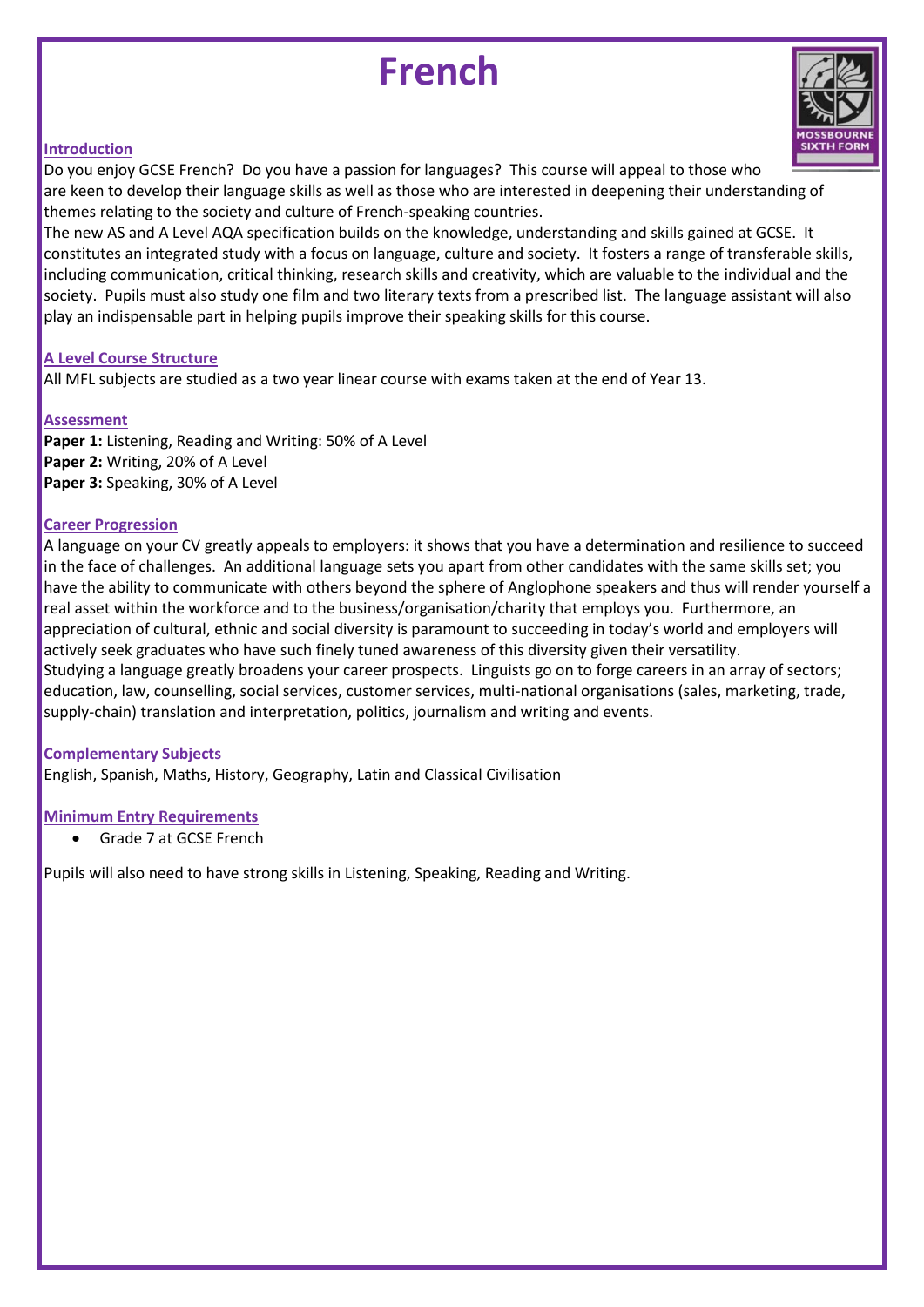### **Further Maths**

### **Introduction**

Further Maths has become an increasingly popular subject for keen and gifted mathematicians. Pupils wishing to apply for the top universities, especially for course in Mathematics, Physics and Engineering, will have a greater chance of gaining a good offer if they have studied Further Maths. Once at university, pupils also find that they find the transition to these courses smoother having had some prior exposure to the more advanced concepts covered in Further Maths.

### **A Level Course Outline**

The Core Pure course introduces pure maths topics beyond those covered in A-Level Mathematics. The course is the mandatory part of the Further Maths A Level. Topics covered include Complex Numbers, Matrices, Proof by Induction, Polar Coordinates and Differential Equations. The option papers chosen by the Mossbourne Sixth Form Maths team are Further Pure 1 and Further Mechanics 1. Further Pure 1 builds on concepts met in both the A Level Maths course and the mandatory Core Pure course of the Further Maths A Level. Topics covered include Conic Sections, Inequalities, Taylor Series and More Differential Equations. The Further Mechanics 1 course builds on concepts met in the Applied paper of Maths A Level. Topics include Momentum and Impulse, Elastic Springs and Elastic Collisions.

### **Assessment**

The assessment structure consists of four examinations:

- Core Pure 1
- Core Pure 2
- Further Pure 1
- Further Mechanics 1

Each of the four exams is 90-minutes in duration and all are of equal value (25%). All exams take place at the end of Year 13.

### **Career Progression**

A Level Further Mathematics is now a requirement for entry to the top Mathematics degrees and some universities will not consider applications from pupils without it. Applicants to Engineering and Economics/Finance degrees also gain preferential offers if they have studied Further Mathematics.

Studies have shown that graduates with higher mathematics qualifications earn considerably more than other graduates upon entering employment.

### **Complementary Subjects**

Further Maths can only be studied by pupils who have also chosen Mathematics. Further Maths also complements Physics, Chemistry and Computer Science, and may also be combined with Humanities or Arts subjects to demonstrate a broad range of skills.

### **Minimum Entry Requirements**

Grade 8 in GCSE Maths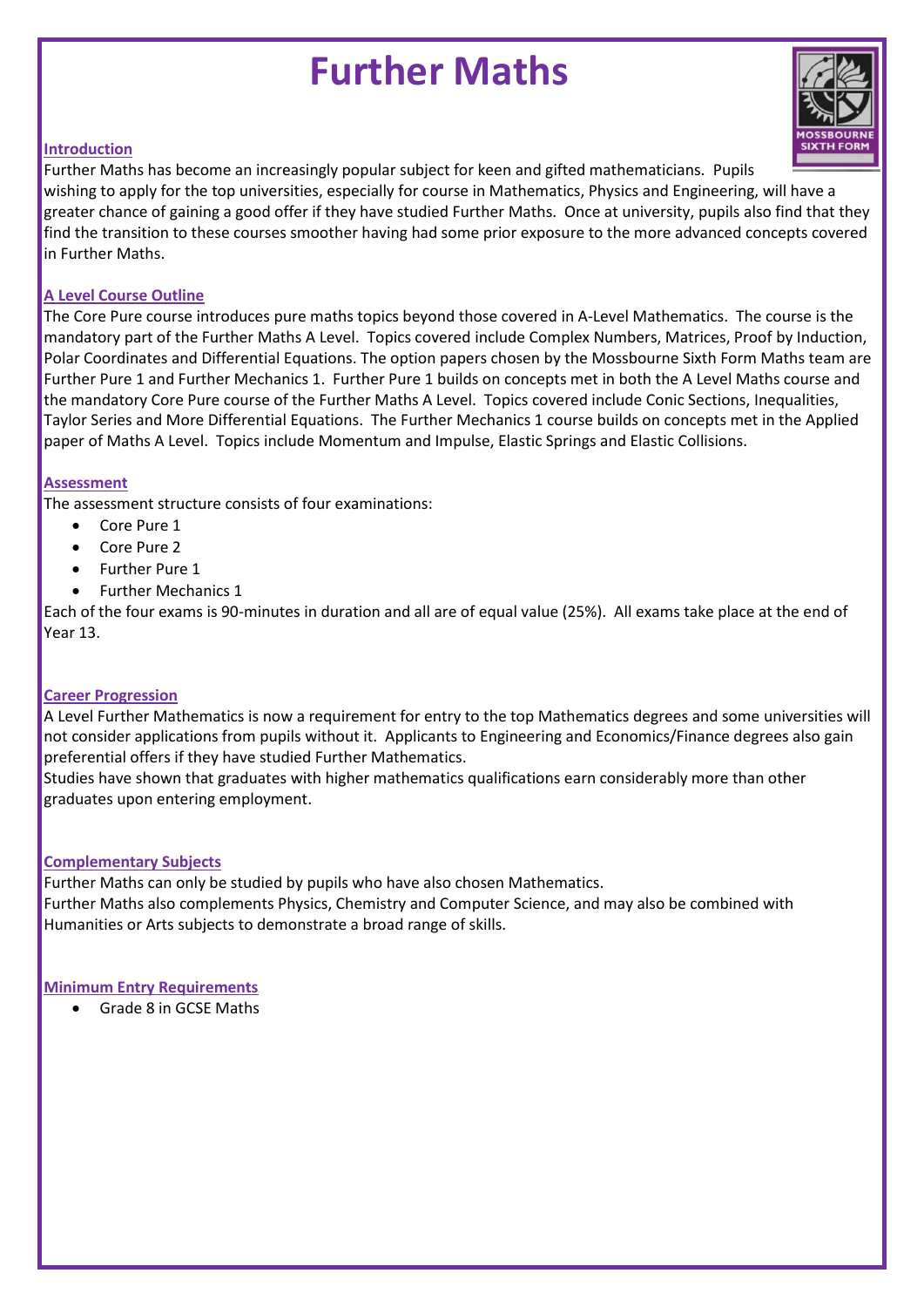### **Geography**

### **Introduction**

A Level Geography is an exciting subject, which will allow you to understand your own place on our

planet. Studying geography will deepen your understanding of many contemporary challenges including climate change, food security and our energy choices. We teach a new and innovative exam specification, which asks relevant questions about what is happening in the world right now. Ever wondered:

- How people survive in the slums of the world's megacities?
- Why El Nino has caused such havoc around the world?
- If McDonald's are taking over the world?
- If the next world war will be fought over water?
- What impact decades of civil war has had on the inhabitants of Sudan?
- Why people die in famines?
- How the regeneration projects will transform East London?
- Why China are buying shares in London based utility companies?

We adopt a student-centred, enquiry based approach to learning in which teachers and pupils are partners in the learning process. You will develop analysis, evaluation and decision-making skills. You will also be given the opportunity to conduct independent research and communicate your arguments to other pupils. Fieldwork is used throughout the course.

### **A Level Course Outline**

**Dynamic Places and Human Systems** will explore; globalisation, its impact around the globe and links to international development the identities associated with place and how this is impacted by regeneration; how global superpowers and geopolitics is changing the nature of global power; global human rights and the challenges linked with health and disease.

**Dynamic Landscapes and Physical Systems** will explore; tectonic activity around the world and how it affects vulnerable populations; the increasing levels of risk that coastal systems will be exposed to in the future and how they can be managed; how the global water and carbon cycle is being affected by human activity and how we can attempt to manage it.

**Independent Investigation** is your opportunity to conduct fieldwork and research into a contemporary geographical issue of your choosing. It is assessed through a written coursework style report.

### **Assessment**

**Examinations:** 3 x 2 hour15 minute exams (30% physical, 30% human and 20% synoptic) **Independent Investigation:** 20%

### **Career Progression**

Statistics show that compared to other subjects, Geography graduates are amongst the most employable. This is because of the wide range of skills pupils acquire at university. Geography A Level provides an excellent foundation for moving on to a broad range of careers including working for an aid agency, environmental work, using Geographical Information Systems or working as a civil servant.

### **Complementary Subjects**

Geography shares common topics with Economics, Sociology, Biology and Physics but combines successfully with nearly every A Level combination.

- Grade 6 in GCSE Geography
- Grade 6 in GCSE Physics

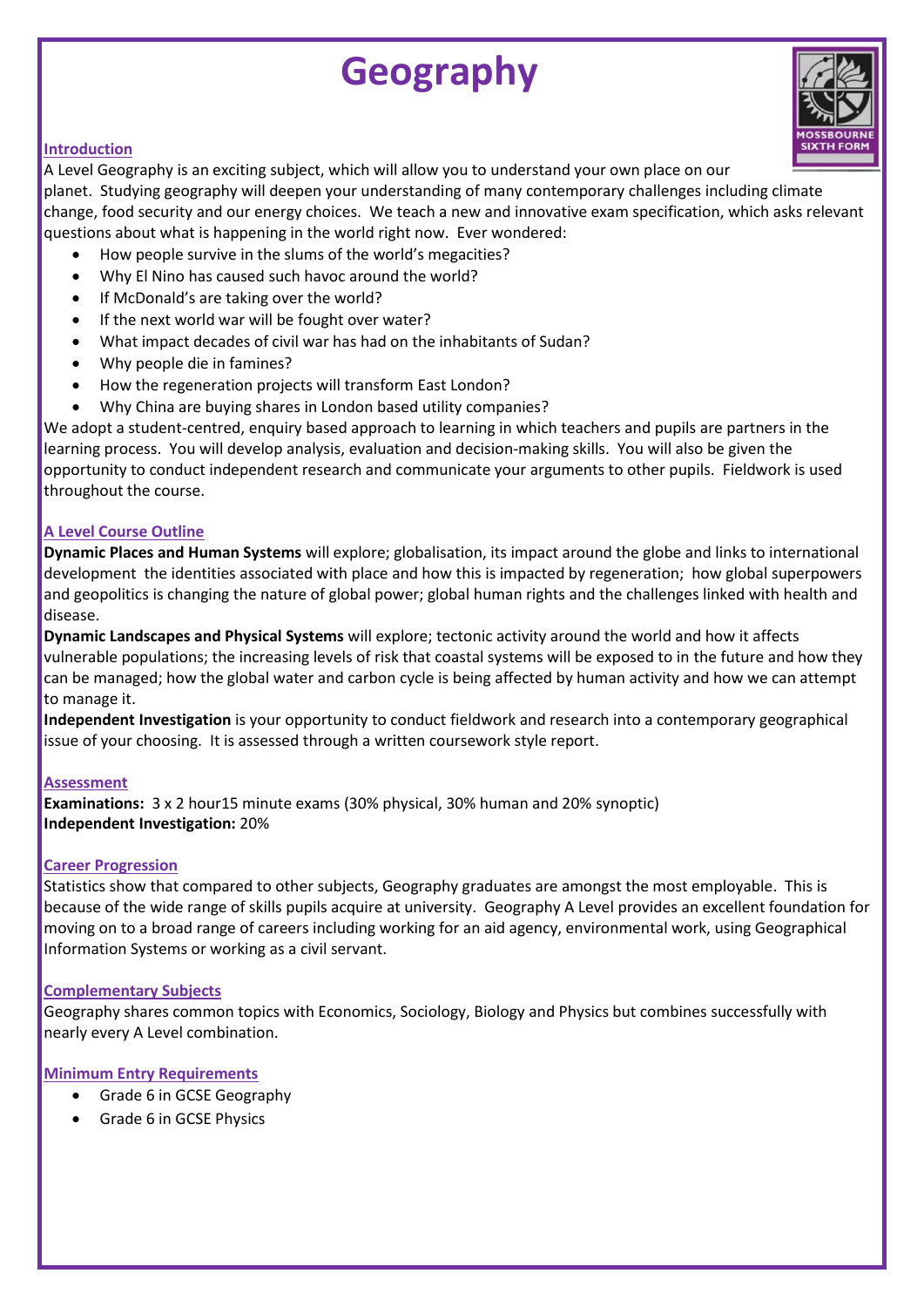### **History**



### **Introduction**

History is an extremely well respected and enjoyable subject at A Level. The study of History acts as an

excellent basis for any pupils wanting to pursue careers in journalism, law, education, research, archaeology, politics, business and many more.

Pupils who wish to study History should enjoy writing essays and being up to date with current affairs.

### **A Level Course Outline**

Two units are studied in Year 12:

- The Cold War in Europe
- England 1547 1603: the Later Tudors (Enquiry topic: Mid Tudor Crises 1547 1558)
- Two units are studied in Year 13:
	- Civil Rights in the USA 1865 1992
	- **•** Coursework

**Year 1:** Historians look at the Cold War in Europe for their period study. This unit takes an in-depth look into the origins and development of the Cold War in Europe, as well as the fall of the Soviet Union and end of the Cold War by the 1990s. In the Mid Tudor crisis, Historians examine primary sources to learn about how close the Tudor Monarchs came to losing their crown in rebellion, and additionally examine the reign of Elizabeth I in depth.

**Year 2:** Pupils focus upon the Civil Rights in the USA from 1865 to 1992. For this synoptic unit pupils need to know 'a little about a lot' rather than a 'lot about a little' for their exam and therefore need to focus on the range of changes, developments, and outcomes from the end of the Civil War, to the Rodney King incident of 1992, and everything inbetween.

Additionally, pupils will focus in depth on three key events or individuals or key issues. They will learn how to evaluate historians' interpretations of these three key events or individuals or issues. The coursework unit is also completed in Year 2 and provides pupils with the opportunity and freedom to investigate a personal area of interest and to source and research it themselves.

### **Assessment**

**Cold War:** 1 hour exam = 15% **Mid Tudors:** 1 hour 30 minute exam = 25% **Civil Rights:** 2 hour 30 minutes exam = 40% **Coursework element:** 3000 – 4000 words (20%)

### **Career Progression**

Any pupil wishing to study a History degree should have an A Level in History. Furthermore, study of History at A Level will also give pupils an excellent gateway into the study of Higher Education topics such as Philosophy, Archaeology, Politics, English, History of Ideas and Classical Civilisation.

### **Complementary Subjects**

History at A Level would be complementary to any pupil looking at other subjects within the humanities area, such as Geography or Philosophy, but also due to demand for skills of argument, History would also complement pupils interested in studying an A Level in English.

- Grade 6 in GCSE History
- Grade 6 in GCSE English Language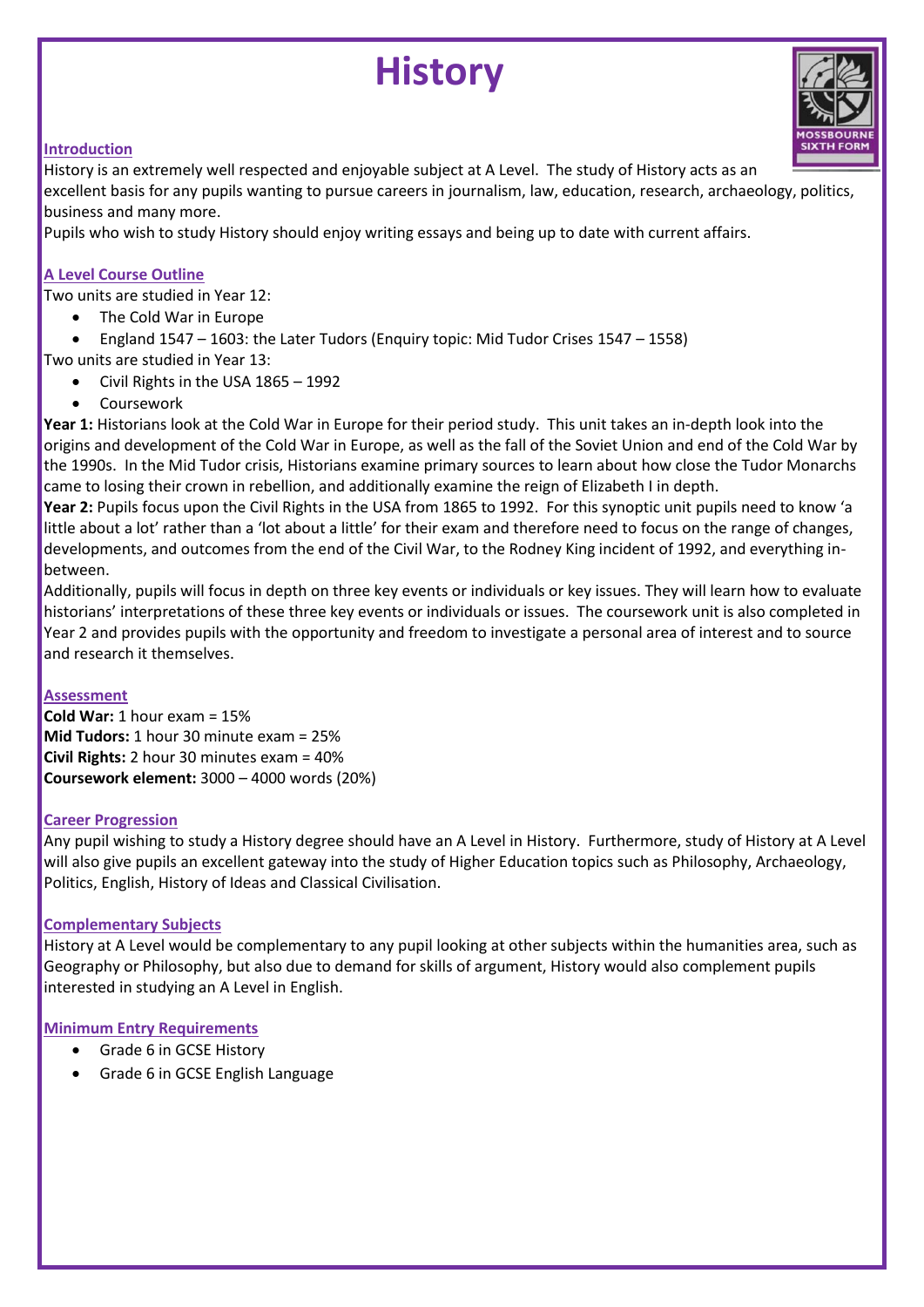### **Latin**

### **Introduction**

A Level Latin will appeal to candidates who have enjoyed Latin language and literature at GCSE and look forward to continuing to develop their translation skills and to reading verse and prose set texts in their originals by timeless authors such as Ovid, Cicero, Virgil and Tacitus.

Pupils who wish to study Latin should enjoy the problem-solving element of translating Latin and demonstrate a strong interest in the study and interpretation of literature.

### **A Level Course Outline**

**Year 1:** Latin consists of two modules, both tested by examination:

- 01: Latin Language (Unprepared Prose Translation, with Defined Vocabulary list supplied): you will continue to increase your understanding of Latin grammar and your knowledge of Latin vocabulary by reading and translating unseen passages of Latin.
- 02: Latin Literature: through studying the prescribed passages of one prose and one verse author, you will develop your skills of literary analysis and literary criticism, as well as experience reading some of the most acclaimed authors in their original forms.

**Year 2:** Year 2 consists of four further modules, all tested by examination. You will study one further prose text and one further verse text. You will also continue to develop your skills in translation and your ability to analyse the Latin Language.

The A Level texts for 2020-2021 are: **Prose**: Cicero, *Philippic II* and Apuleius, *Metamorphoses* **Verse:** Virgil, *Aeneid XI* Horace *Odes*

### **Assessment**

01 (33% A Level) : Unseen Translation 02 (17% A Level) : Prose Composition or Comprehension 03 (25% A Level) : Prose Literature 04 (25% A Level) : Verse Literature



### **Career Progression**

A Level Latin is desirable for a degree in Classics and can prove a great asset when studying for degrees in History, English, Philosophy, Modern Foreign Languages and Law. Classics graduates move on to challenging and interesting careers in many fields, including teaching and the Law. Notable examples are Mark Zukerberg, who has talked about how the study of Latin at school helped him learn to code, author JK Rowling and Margaret Mountford, Lord Sugar's famed assistant on 'The Apprentice'!

### **Complementary Subjects**

Latin complements Classical Civilisation, Modern Foreign Languages, History, English Literature, Drama and Classical Greek and is often enjoyed by scientists, mathematicians and musicians. Latin is one of the named facilitating subject and regarded as highly desirable by universities.

### **Minimum Entry Requirements**

Grade 7 in GCSE Latin

If you have studied Ancient Greek to GCSE and would like to pursue this further, please do enquire as to its availability for the forthcoming academic year.



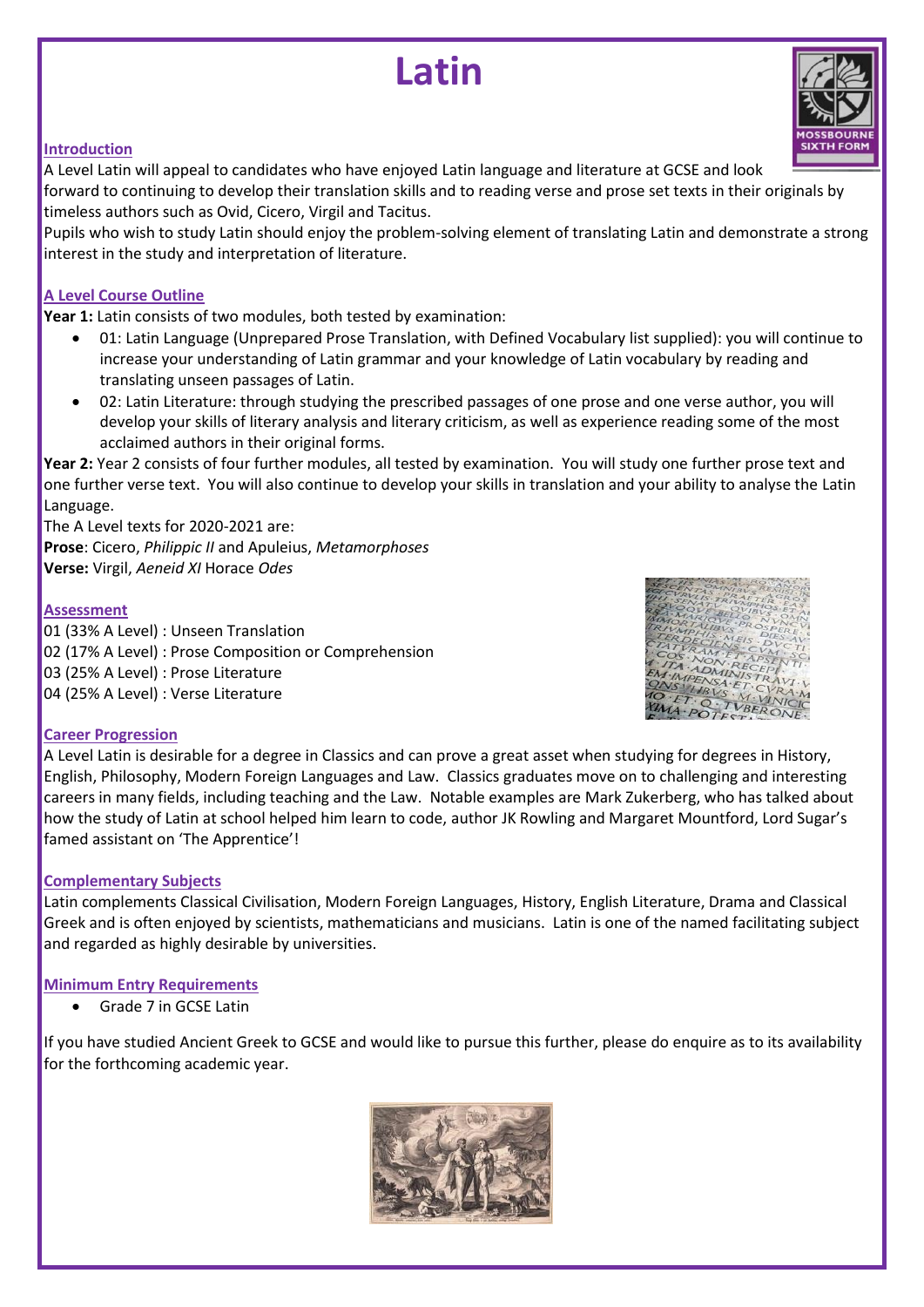### **Mathematics**

### **Introduction**

Mathematics is a valuable A Level qualification that is always in demand in industry and the employment

market. This course is most suitable for pupils from the highest mathematics groups as it builds on the 7, 8 and 9 grade work from GCSE. Pupils should also:

- Have an interest in Maths, Physics, Engineering or other related disciplines and enjoy problem solving
- Wish to develop their ability to understand logical arguments and think analytically
- Work methodically and be persistent when solving problems

A significant amount of independent study will also be required throughout the course.

### **A Level Course Outline**

The Pure Maths course builds upon and extends fundamental mathematical concepts from GCSE such as Algebra and Trigonometry. New topics met include Calculus and Radian Measure.

The Applied Maths Course introduces topics from the areas of Statistics and Mechanics, and 'real world' situations are modelled mathematically. In Statistics, pupils will analyse large data sets, and in Mechanics pupils will study forces and motion.

### **Assessment**

The assessment structure consists of three examinations:

- Pure 1
- Pure 2
- Applied

Each of the three exams is two hours in duration and all are of equal value (33.3 %). All exams are taken at the end of Year 13.

### **Career Progression**

Degrees in areas such as Maths, Statistics, Physics, Astronomy, Engineering, Economics and Computer Science all usually require Maths at A Level. Other degrees such as Medicine, Architecture, Biology, Chemistry and Social Sciences have a certain amount of mathematical content and many of these degree courses state that pupils who have studied Maths are preferred. Maths A Level can also be useful for those who do not want to go to University, as it is highly desirable in the work force and demonstrates high-level analytical skills desirable for many apprenticeships.

### **Complementary Subjects**

Further Maths, Physics, Economics, Chemistry and Computer Science for Science/Engineering careers. Maths also complements English and Humanities subjects to demonstrate a broad range of skills.

### **Minimum Entry Requirements**

Grade 7 in GCSE Maths

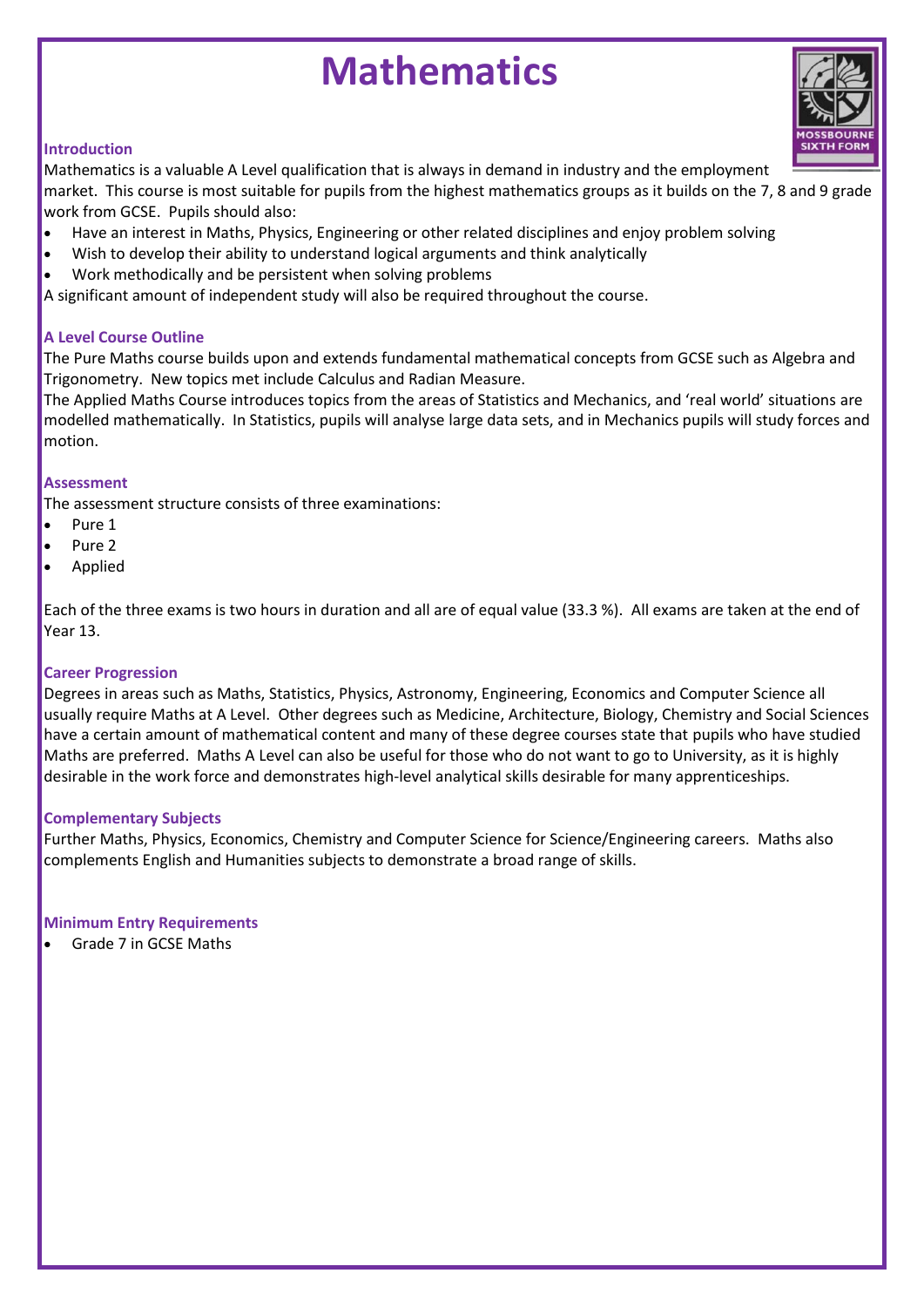### **Music**



### **Introduction**

Music is an engaging and challenging course. It requires both creativity and discipline. It will appeal to pupils who are highly active musicians with a passion for composing and performing music and who wish to expand their theoretical musical knowledge, understanding and general musicianship.

Many pupils who complete this course go on to study music at university or conservatoire (BA, BMus and Bed degrees in Music or Performing Arts), but more generally the course will help pupils develop skills of communication, analysis, teamwork, and convergent and divergent thinking. You should have broad musical interests as you will be studying musical genres ranging from classical to pop/jazz to film.TV music. If not already fluent readers of music, pupils will need to be committed to improving their theoretical skills. Organised and independent trips to concerts and workshops will be an essential part.

### **A Level Course Outline**

There are seven areas of study, as follows:

- 1. Western classical tradition 1650 1910 (compulsory)
- 2. Pop music
- 3. Music for media
- 4. Music for theatre
- 5. Jazz
- 6. Contemporary traditional music
- 7. Art music since 1910

### **Assessment**

**Extended Performance –** 35% (External Assessment) **Composition / Technical Study** – 25% (External Assessment) **Further Musical Understanding – 40% (External Examination)** 

#### **Career Progression**

Many pupils who complete this course go on to study music at university or conservatoire (BA, BMus and Bed degrees in Music or Performing Arts). Professional opportunities might include working as a performer, composer, arranger, conductor, song-writer, producer, studio engineer, sound technician, session musician, A&R, publishing, record label management, concert hall management, music critic/journalist, advertising, events management, music therapy, arts education, workshop facilitator, amateur, art administration, musical director. Curator, etc.

### **Complementary Subjects**

Music is a versatile subject and combines easily with other subjects from the Arts, Languages, Sciences, Humanities and Maths. Music at A Level is an incredibly diverse subject and allows you to develop a variety of skills that will be of use in other subjects, as well as in Higher Education and eventual employment.

### **Minimum Entry Requirements**

- Grade 7 in GCSE Music
- Grade 4 performance
- Pupils must be active musicians
- Pupils may be asked to audition for a place on the course

These entry requirements serve as a guide. Applications will be considered on an individual basis.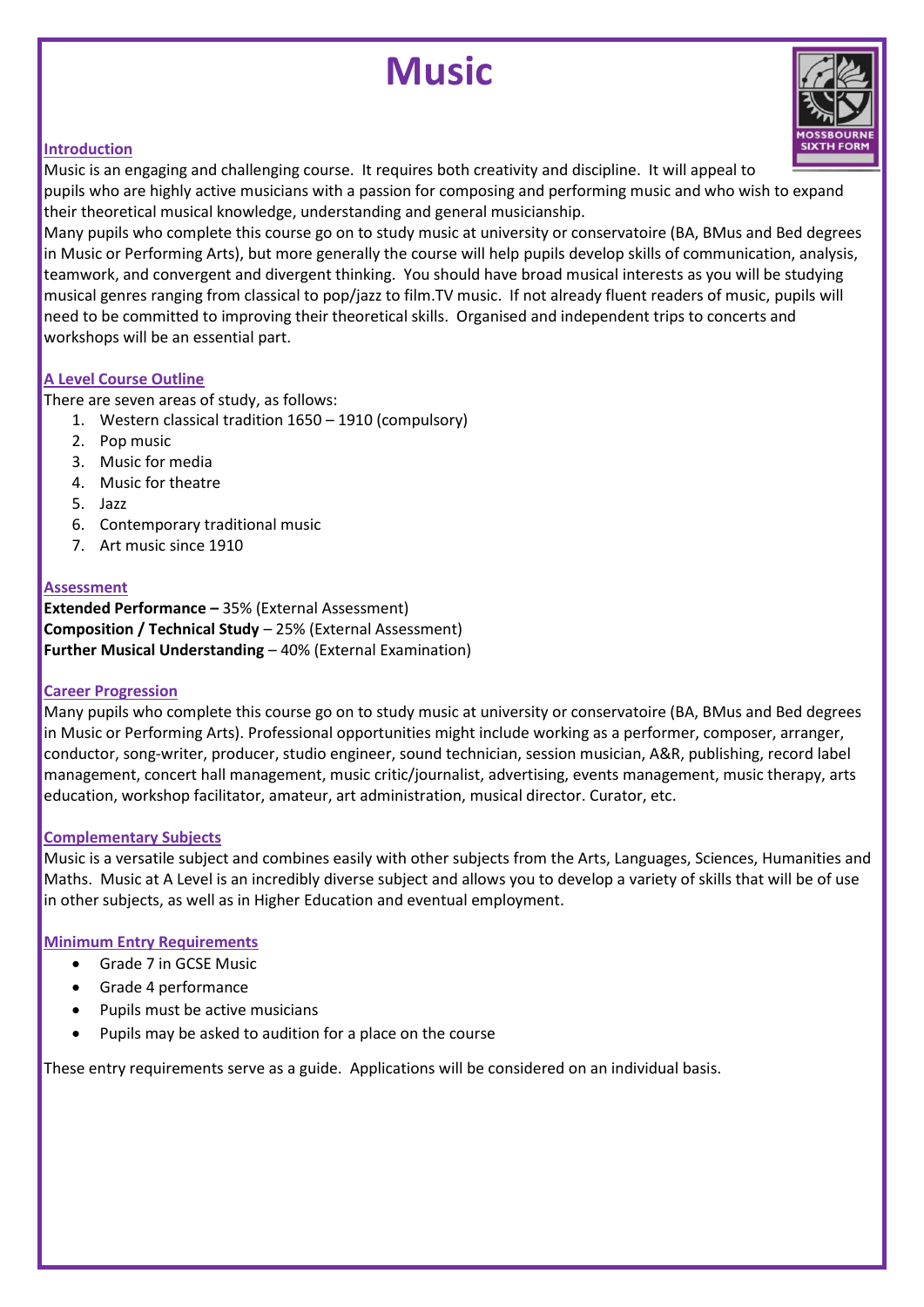### **Philosophy and Ethics**



### **Introduction**

The course has been designed to provide a coherent and thought-provoking programme of study for pupils, whilst acting as a rigorous course of study, which prepares learners for progression to Higher Education. This qualification is designed to help pupils develop a greater understanding and appreciation of Christian beliefs and teachings, as well as the disciplines of ethics and philosophy of religion. Pupils will develop their skills of critical analysis in order to construct balanced, informed arguments and responses to religious, philosophical and ethical ideas. The A Level Religious Studies course aims to engage learners thoroughly and develop an interest in Religious Studies, which extends beyond the classroom and can be applied to the world around them.

### **A Level Course Outline**

The study of **ethical theories** such as: Natural Law, Kantian ethics, Utilitarianism. Applied ethics in: Euthanasia, Sexual ethics and Business ethics.

The study of ancient Greek **philosophers** such as Plato and Aristotle. Study of a religion and of philosophical ideas about God found in religious scripture and arguments for and against the existence of God, the relationship between the body and the soul and life after death.

The study of **ethical theories** and ideas such as: Free Will and Determinism, Conscience and Virtue Ethics. **Applied ethics** in Business, Environment and Sexual ethics.

The study of **development of Christian thought**: Christian philosophers such as Aquinas and Christian moral actions and thought. We will then begin to look at the role of gender in society and secularisation.

#### **Assessment**

There will be 3 examinations in **Philosophy, Ethics** and **Development of Christian thought.** The exam for each component will be worth 120 marks and represents 33.3% of the total marks for A Level. Thee exams will take the form of externally assessed written papers lasting 2 hours each.

#### **Career Progression**

Candidates who are interested in studying English, Philosophy, History, Anthropology, Social Studies, law and, of course, Theology and Religious Studies at degree level are particularly welcomed. It is also a useful complementary subject for those hoping to study medicine. Philosophy and Ethics is considered a particularly suitable qualification for all kinds of work, especially social work, management, civil service posts, politics, teaching, nursing and other work with children.

### **Complementary Subjects**

English, History, Psychology, Sociology and the Sciences

- Grade 7 in GCSE Religious Studies
- Grade 6 in GCSE English Language and Literature
- Grade 6 in GCSE History (if studied)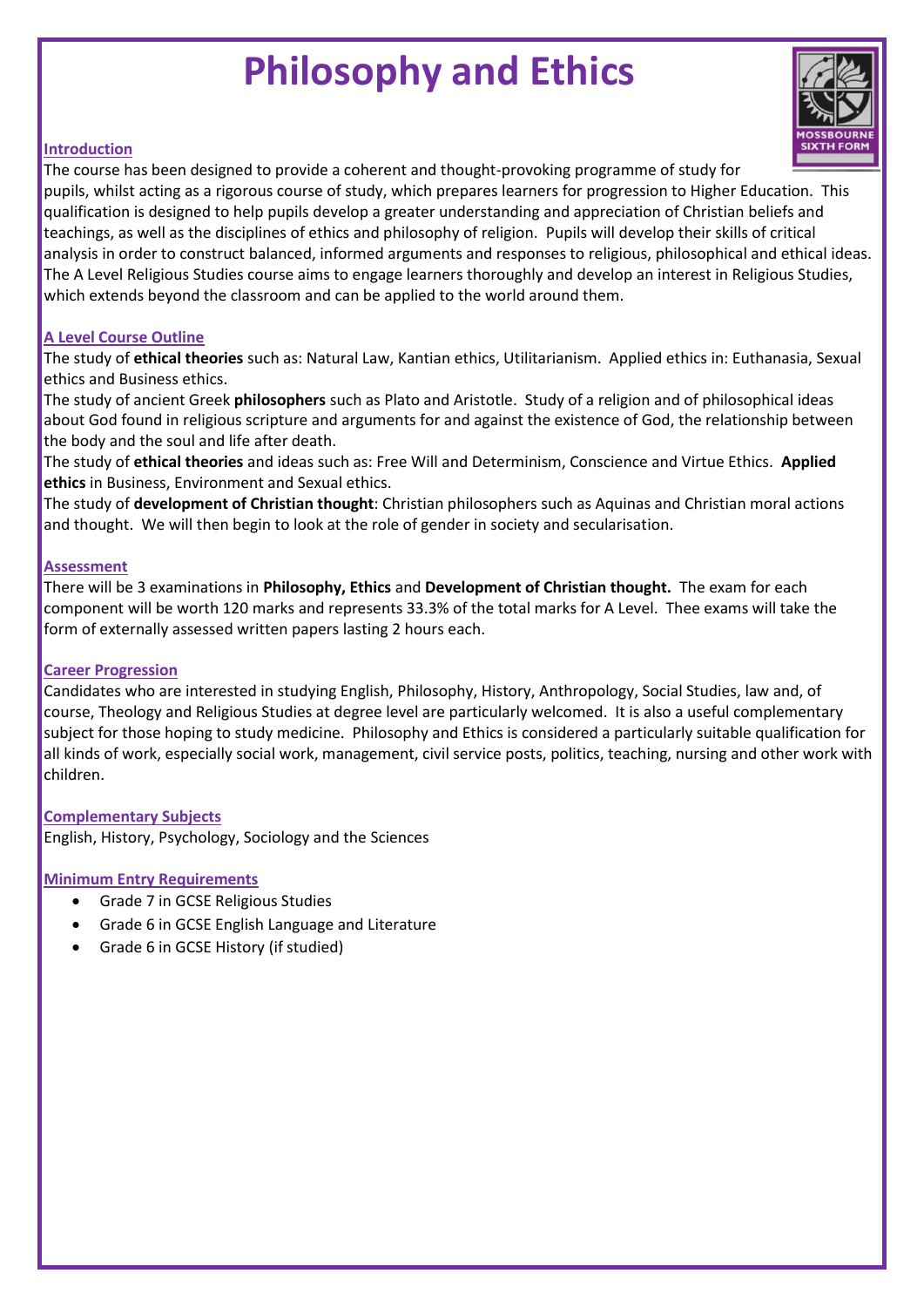## **Physics**



#### **Introduction**

A Level Physics is suitable for pupils who:

- Want to find out about how things in the physical world work
- Enjoy applying their mind to solving problems
- Enjoy carrying out investigations by the application of imaginative and logical thinking
- Want to use physics to support other qualifications or progress onto further studies or employment

The qualification builds on the knowledge, understanding and process skills that you will have developed in GCSE Science.

### **A Level Course Outline**

**Year 1:** The first unit leads on from GCSE studies and covers motion, forces and moments, Newton's laws and dynamics, momentum and mechanical energy, as well as electric current and potential difference, and electrical circuits. The second unit includes fluids dynamics and solid materials science as well as waves, refraction, polarisation, diffraction and the wave/particle nature of light.

**Year 2:** The first unit involves the study of further mechanics and circular motion, electric and magnetic fields, and particle physics. The second unit involves the study of thermal energy, nuclear decay, oscillations, astrophysics and cosmology.

### **Assessment**

Assessment is 100% examination. **Paper 1 and 2:** Theory papers (60%) **Paper 3**: Assesses all content and experiments conducted throughout the course (40%)

### **Career Progression**

Physics leads on to a wide range of courses and careers. You could go on to use Physics to support other qualifications or progress onto further studies or employment; such as degree level courses ranging from Physics, Medicine and the Sciences to all disciplines of Engineering.

Physics is highly regarded as a facilitating entry qualification for a wide range of Higher Education courses and employment.

### **Complementary Subjects**

Mathematics and Further Maths, as well as other Sciences, Computer Science and Product Design.

### **Minimum Entry Requirements**

- Grade 7 in GCSE Physics Triple Science **or**
- Grade 77 in GCSE Combined Science **And**
- Grade 7 in GCSE Mathematics

**Please note:** Pupils who study A Level Physics will also be required to choose A Level mathematics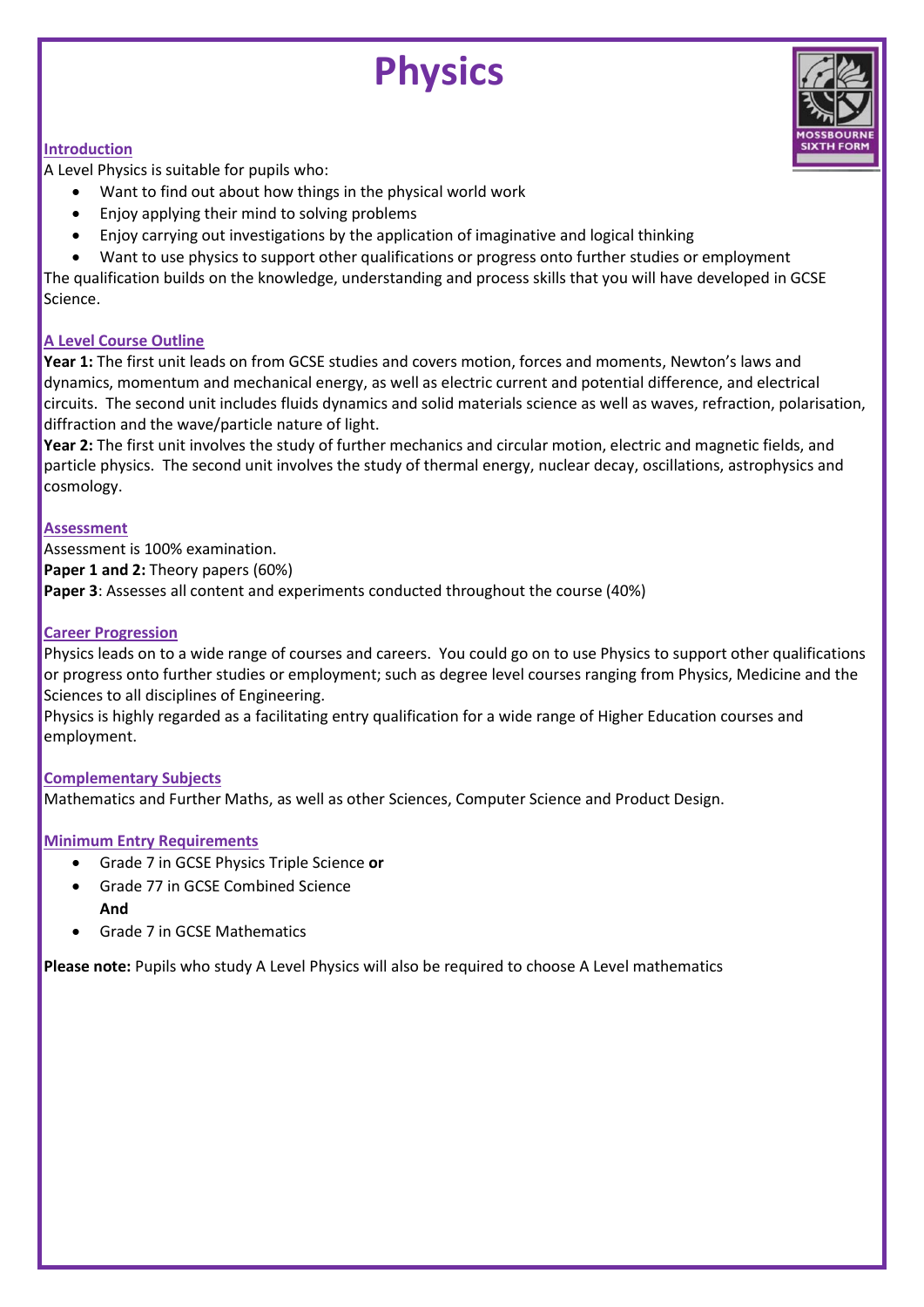### **Design & Technology: Product Design**



### **Introduction**

*"Growing at almost twice the rate of the wider economy, our Creative Industries are well and truly thriving. Design is the UK's fastest-growing creative sector and is worth £3.2 billion a year to the country's economy. The Government needs to act to secure continued growth, not least by providing a proper creative education to ensure the workforce of the future." Creative Industries Federation chief executive John Kampfner*

**Thinking as a designer**: You determine your own project for year 13 and work as an independent designer, developing a professional relationship with your client.

**Problem Solving:** A real emphasis is placed on design development through extensive modelling and new technologies to refine a design concept that meets your client specification.

**Precision meets creativity:** As a designer you are at the crossroads of a number of skills. We develop your creative skills in order for you to fully explore the form and function of your product. We train you to use precision engineering machinery so that you can realise your ideas in the form of a high quality fully functioning prototype.

UCAS personal statement; your choice of project could relate to your future studies in way that would make your application stand out to admission tutors.

### **A Level Course Outline (AQA)**

#### **Year 1**

**Developing knowledge and skills:** You will have a series of theory lessons covering the uses of different materials and manufacturing techniques used in industry; explore the work of other designers and be introduced to how designers work alongside business in industry. Alongside the theory you will start your NEA project by identifying a client and their specific needs; unlike at GCSE the area of focus is your choice. You will then research and develop a design idea ready to make in year 13.

### **Year 2**

You will spend the first half of the year developing and making a prototype for a product of your choice for the NEA. The remainder of the year will be covering theory and revision. In the summer, you will then sit an exam on principles of D&T.

### **Assessment**

**NEAk portfolio:** 50%, completed over two years **Examination**: 50%, 2 hours 30 minutes

### **Career Progression**

Product design could take you into a huge variety of exciting career paths. The Russell Group of universities have identified Design and Technology as a useful A Level for studying the following subjects at their institutions: Architecture, Mechanical Engineering, General Engineering, Aeronautical Engineering, Electrical/Electronic Engineering, Materials Science (including Biomedical Materials Science) and Set Design.

#### **Complementary Subjects**

Maths, Physics, Geography, Computing and Business Studies.

- Grade 6 in GCSE Design and Technology **or**
- Distinction in BTEC Engineering or Product Design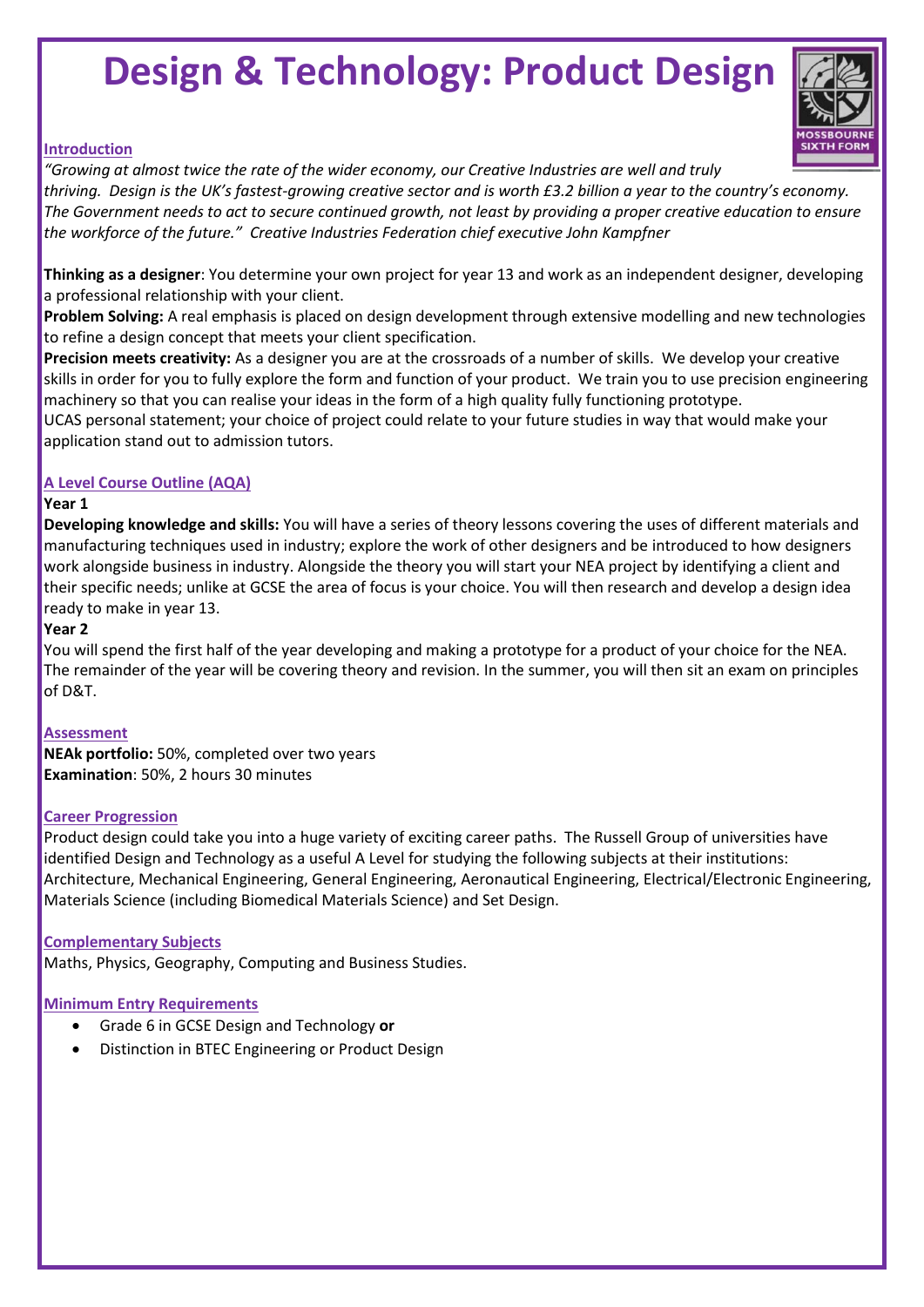### **Psychology**

### **Introduction**

Psychology is the study of the most complex and sophisticated object in the known universe, the human brain. The subject will develop the student's understanding of themselves and those around them. It will help them to answer questions such as 'How do I learn?' 'What kind of a human would we be if we were

locked away from the rest of the world for ten years?' 'Why would a bank robber not be correctly identified if they were carrying a weapon?' 'Why do we develop phobias, and how do we treat them?'

Studying psychology will help to you gain:

- Knowledge that you can apply to everyday situations for the rest of your life
- Greater understanding of why humans behave the way they do (you will not be able to read minds!)
- Analytical, evaluative and communication skills
- Independent learning skills
- The ability to understand many explanations of the same thing and come to your own conclusions
- Organisational skills and problem solving skills

### **A Level Course Outline (AQA)**

**Year 1:** You will study the four topics that make up paper 1: *Social influence* (understanding obedience and conformity) *Memory* (how memory works and explanations of forgetting) *Attachment* (the different types of relationships we form from infancy) *Psychopathology* (explanations and treatments for OCD, phobias and depression) You will also study the three topics that are covered in paper 2: *Approaches* (the six different branches in psychology) *Biopsychology* (the relationship between our physiology and behaviour) *Research Methods* – worth 50% of this paper (investigating important elements when conducting studies) **Year 2:** In the second year you will look at the four topics that make up the final paper: *Issues and Debates* (the main questions raised from psychology research) *Gender development* (explanations for our gender identity and atypical gender development) *Schizophrenia* (explanations and treatments for the condition) *Aggression* (explanations for aggression including physiological, social and media)

### **Assessment**

Papers 1 and 3 are 2 hour written exams that feature topics 1–4 and 8–11 respectively. Each topic is worth 24 marks. Paper 2 is a 2 hour written exam that features topics 5–7. Each topic is worth 24 marks, except research methods which is 48 marks.

All exams have multiple choice, short answer and essay based questions.

### **Career Progression**

Possession of this A Level can lead to a non-related degree or a BSc degree in Psychology, which in turn can lead to a wide variety of career choices in Psychology, such as in health, education or numerous other graduate jobs, as many skills are very transferrable.

### **Complementary Subjects**

Sociology, Biology, Philosophy and Mathematics. The skills gained and used throughout the course will complement nearly all other courses, but are particularly relevant to other humanity subjects.

- Grade 6 in GCSE Psychology/Sociology (if previously studied) **and**
- Grade 6 in GCSE Biology/Grade 66 Science Combined Award **and**
- Grade 6 in GCSE Mathematics

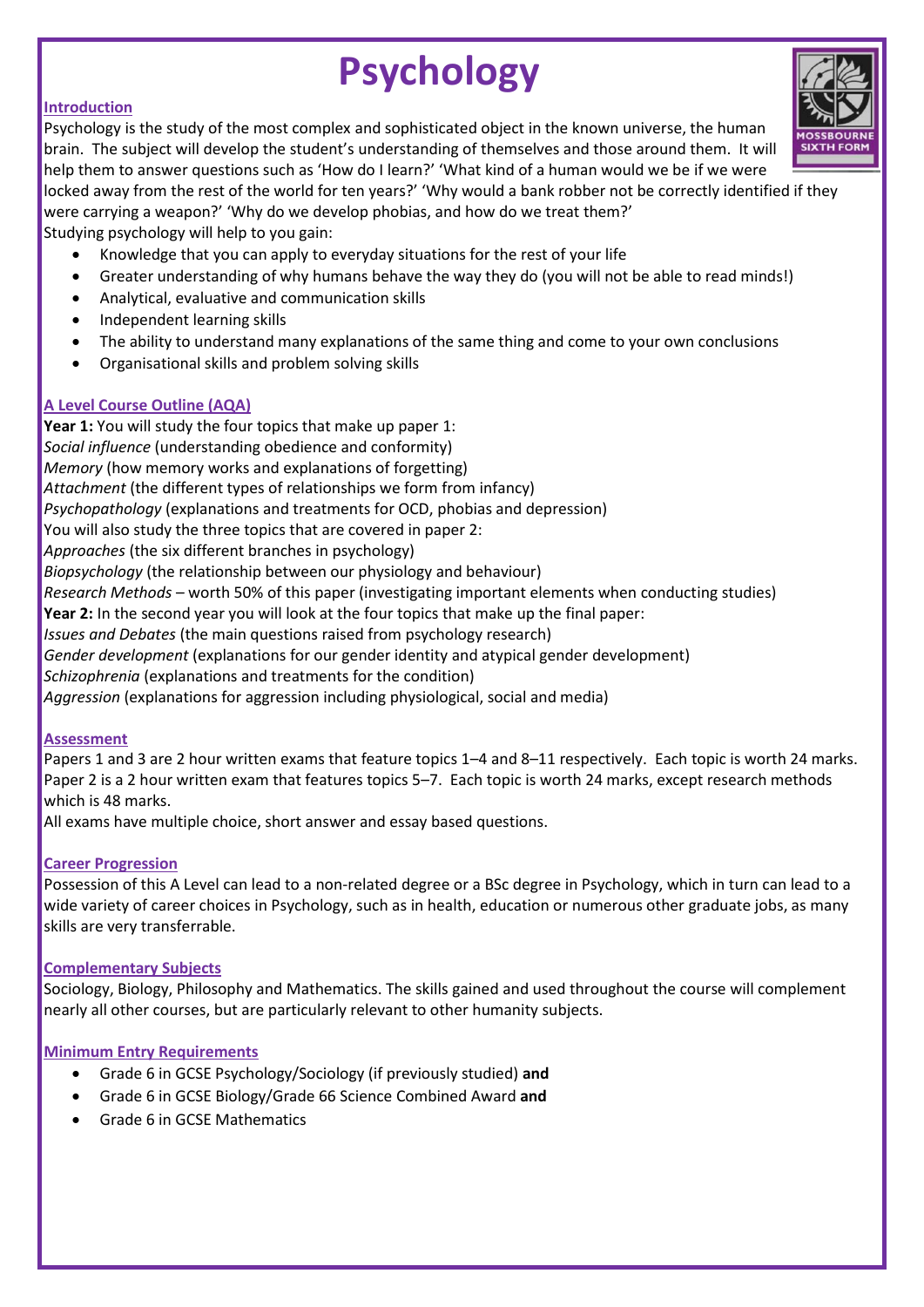### **Sociology**

### **Introduction**

Sociology is the study of people, society and why its members behave in the way they do. Candidates will be given the opportunity to develop the essential knowledge and understanding of central aspects of

sociological thought and research methods. Pupils will develop their own social awareness, and an understanding of the wider society around them. The course asks questions such as 'Why is marriage declining?' 'What is the most common family type in Britain?' 'Why do girls do better educationally than boys?' 'How and why are we influenced by the media?' 'Why do people commit crime?' and many others.

### **Skills you will gain:**

- Knowledge you can apply to everyday situations for the rest of your life
- A greater understanding of why people behave the way they do
- Great analytical and evaluative skills
- Communication skills
- Essay writing and scientific report writing skills
- Time management
- Independent learning skills
- The ability to understand many explanations of the same thing and come to your own conclusions
- Organisational skills
- Problem solving skills

### **A Level Course Outline**

### **Year 1 -** three topics make up paper 1

**Education:** the functions of education, differential educational achievement in schools and educational social policy **Methods in context:** application of research methodology to education

**Theory and Methods:** qualitative and quantitative research methods

One of the two topics from paper 2: **Families and Households** the functions of the family, the impact of social change on family structures and relationships and social policy.

### **Year 2:**

The second topic from paper 2: **Beliefs in Society** the significance of religion in contemporary society Two topics make up paper 3: **Crime and Deviance** explanations of crime and **Theory and Methods:** Year 1 theory and methods plus consensus, conflict and social action perspectives

### **Assessment**

The subject is very discursive and essay based. As a result, it is essential that pupils who are considering taking the subject enjoy debating, as well as being adept at constructing critical and well-informed essays. An interest in research would also benefit the potential candidate.

### **Career Progression**

Progression of an A Level in Sociology can lead to a non-related degree or a BA degree in Sociology, which in turn can lead to a wide variety of career choices in health, research, education or numerous other graduate jobs.

### **Complementary Subjects**

Psychology, Philosophy, Mathematics, English and Geography. The skills gained and used throughout the course will combine well with nearly all other courses.

- Grade 6 in GCSE Psychology/Sociology (if previously studied) **or**
- Grade 6 in GCSE Geography/History **and**
- Grade 6 in GCSE English Language

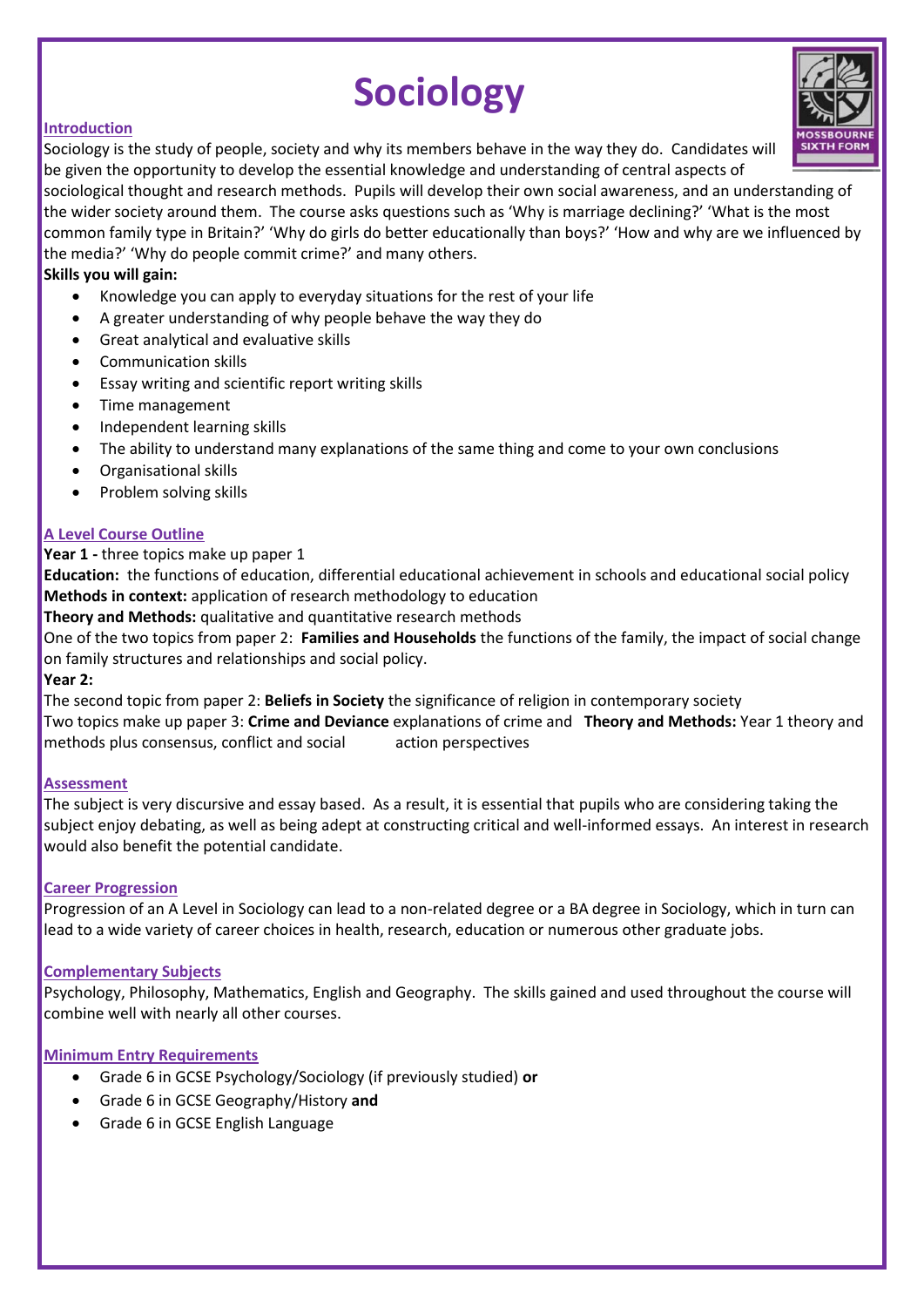### **Spanish**



### **Introduction**

Do you enjoy GCSE Spanish? Do you have a passion for languages? This course will appeal to those who are keen to develop their language skills as well as those who are interested in deepening their understanding of themes relating to the society and culture of Spanish-speaking countries.

The new AS and A Level AWA specification builds on the knowledge, understanding and skills gained at GCSE. It constitutes an integrated study with a focus on language, culture and society. It fosters a range of transferable skills, including communication, critical thinking, research skills and creativity, which are valuable to the individual and the society. Pupils must also study one film and two literary texts from a prescribed list. The language assistant will also play an indispensable part in helping pupils improve their speaking skills for this course.

### **A Level Course Structure**

All MFL subjects are studied as a two year linear course with exams taken at the end of Year 13.

### **Assessment:**

Paper 1: Listening Reading and Writing: 50% of A Level Paper 2: Writing: 20% of A Level Paper 3: Speaking: 30% of A Level

### **Career Progression**

A language on your CV greatly appeals to employers; it shows that you have a determination and resilience to succeed in the face of challenge. An additional language sets you apart from other candidates with the same skills set; you have the ability to communicate with others beyond the sphere of Anglophone speakers and thus will render yourself a real asset within the workforce and to the business/organisation/charity that employs you. Furthermore, an appreciation of cultural, ethnic and social diversity is paramount to succeeding in today's world and employers will actively seek graduates who have such finely tuned awareness of this diversity given their versatility. Studying a language greatly broadens your career prospects. Linguists go on to forge careers in an array of sectors; education, law, counselling, social services, customer services, multi-national organisations (sales, marketing, trade, supply-chain) translation and interpretation, politics, journalism and writing and events.

### **Complementary Subjects**

English, French, Maths, History, Geography, Latin and Classical Civilisation

### **Minimum Entry Requirements**

Grade 7 at GCSE Spanish.

Pupils will also need to have strong skills in Listening, Speaking, Reading and Writing.